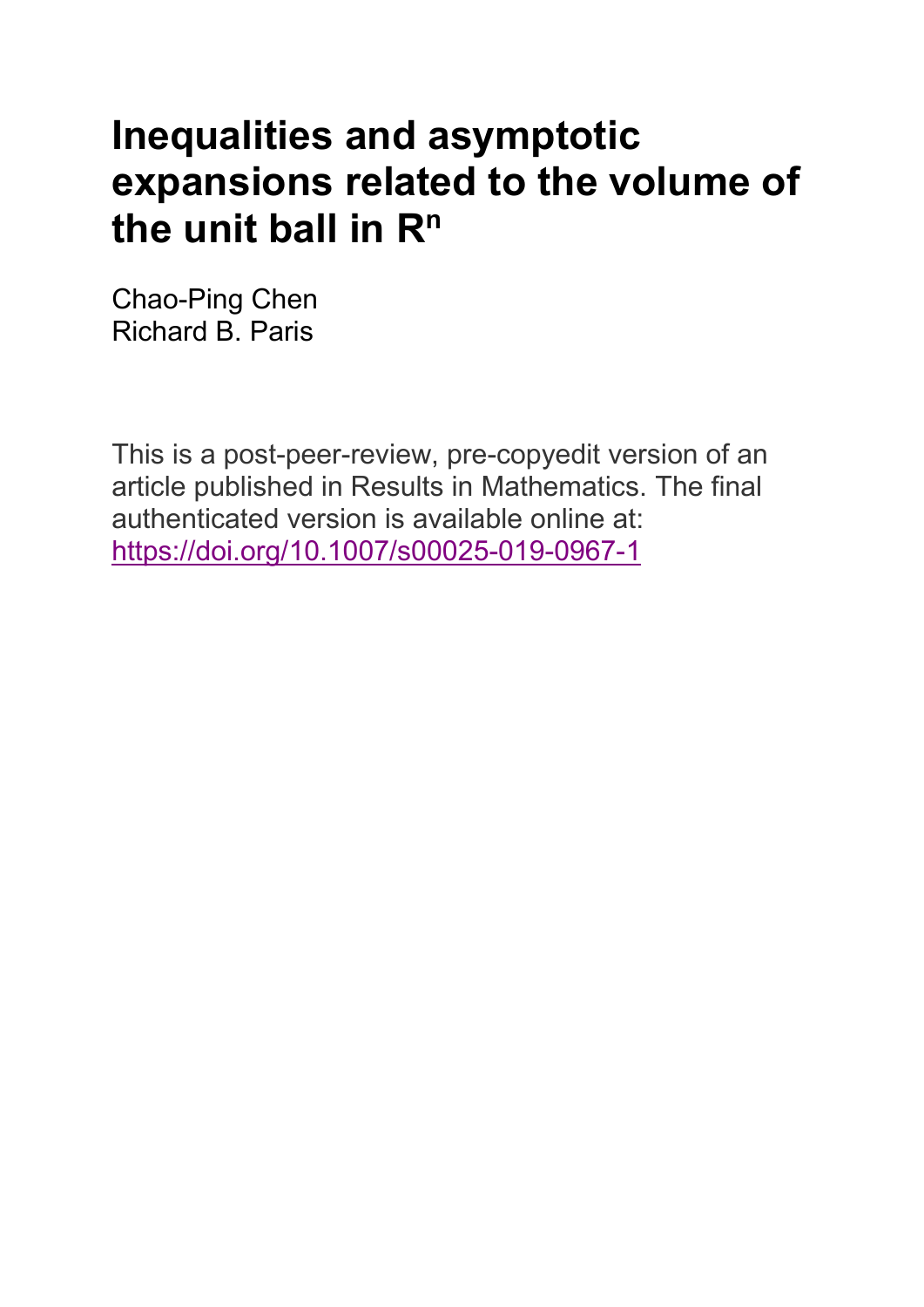## INEQUALITIES AND ASYMPTOTIC EXPANSIONS RELATED TO THE VOLUME OF THE UNIT BALL IN  $\mathbb{R}^n$

#### CHAO-PING CHEN<sup>∗</sup> AND RICHARD B. PARIS

ABSTRACT. Let  $\Omega_n = \pi^{n/2}/\Gamma(\frac{n}{2}+1)$   $(n \in \mathbb{N})$  denote the volume of the unit ball in  $\mathbb{R}^n$ . In this paper, we present asymptotic expansions and inequalities related to  $\Omega_n$  and the quantities:

$$
\frac{\Omega_{n-1}}{\Omega_n}, \quad \frac{\Omega_n}{\Omega_{n-1} + \Omega_{n+1}} \quad \text{and} \quad \frac{\Omega_n^{1/n}}{\Omega_{n+1}^{1/(n+1)}}.
$$

#### 1. INTRODUCTION

In the recent past, several researchers have established interesting properties of the volume  $\Omega_n$  of the unit ball in  $\mathbb{R}^n$ ,

$$
\Omega_n = \frac{\pi^{n/2}}{\Gamma(\frac{n}{2} + 1)}, \qquad n \in \mathbb{N} := \{1, 2, \ldots\},\
$$

including monotonicity properties, inequalities and asymptotic expansions.

Böhm and Hertel [7, p. 264] pointed out that the sequence  $\{\Omega_n\}_{n\geq 1}$  is not monotonic for  $n \geq 1$ . Indeed, we have

$$
\Omega_n < \Omega_{n+1} \quad \text{if} \quad 1 \le n \le 4 \quad \text{and} \quad \Omega_n > \Omega_{n+1} \quad \text{if} \quad n \ge 5.
$$

Anderson *et al.* [5] showed that  $\{\Omega_n^{1/n}\}_{n\geq 1}$  is monotonically decreasing to zero, while Anderson and Qiu [4] proved that the sequence  $\{\Omega_n^{1/(n\ln n)}\}_{n\geq 2}$  decreases to  $e^{-1/2}$ . Guo and Qi [14] proved that the sequence  $\{\Omega_n^{1/(n \ln n)}\}_{n \geq 2}$  is logarithmically convex. Klain and Rota [16] proved that the sequence  $\left\{n\Omega_n/\Omega_{n-1}\right\}_{n\geq1}$  is increasing.

Diverse sharp inequalities for the volume of the unit ball in  $\mathbb{R}^n$  have been established [2,3,6, 8, 11, 19, 21–24, 28]. For example, Alzer [2] proved that for  $n \in \mathbb{N}$ ,

$$
a_1 \Omega_{n+1}^{n/(n+1)} \le \Omega_n < b_1 \Omega_{n+1}^{n/(n+1)},\tag{1.1}
$$

$$
\sqrt{\frac{n+a_2}{2\pi}} < \frac{\Omega_{n-1}}{\Omega_n} \le \sqrt{\frac{n+b_2}{2\pi}},\tag{1.2}
$$

$$
\left(1+\frac{1}{n}\right)^{a_3} \le \frac{\Omega_n^2}{\Omega_{n-1}\Omega_{n+1}} < \left(1+\frac{1}{n}\right)^{b_3},\tag{1.3}
$$

<sup>2010</sup> Mathematics Subject Classification. Primary 33B15; Secondary 41A60, 26D15.

Key words and phrases. Volume of the unit n-dimensional ball; gamma function; asymptotic expansions; inequalities.

<sup>\*</sup>Corresponding Author.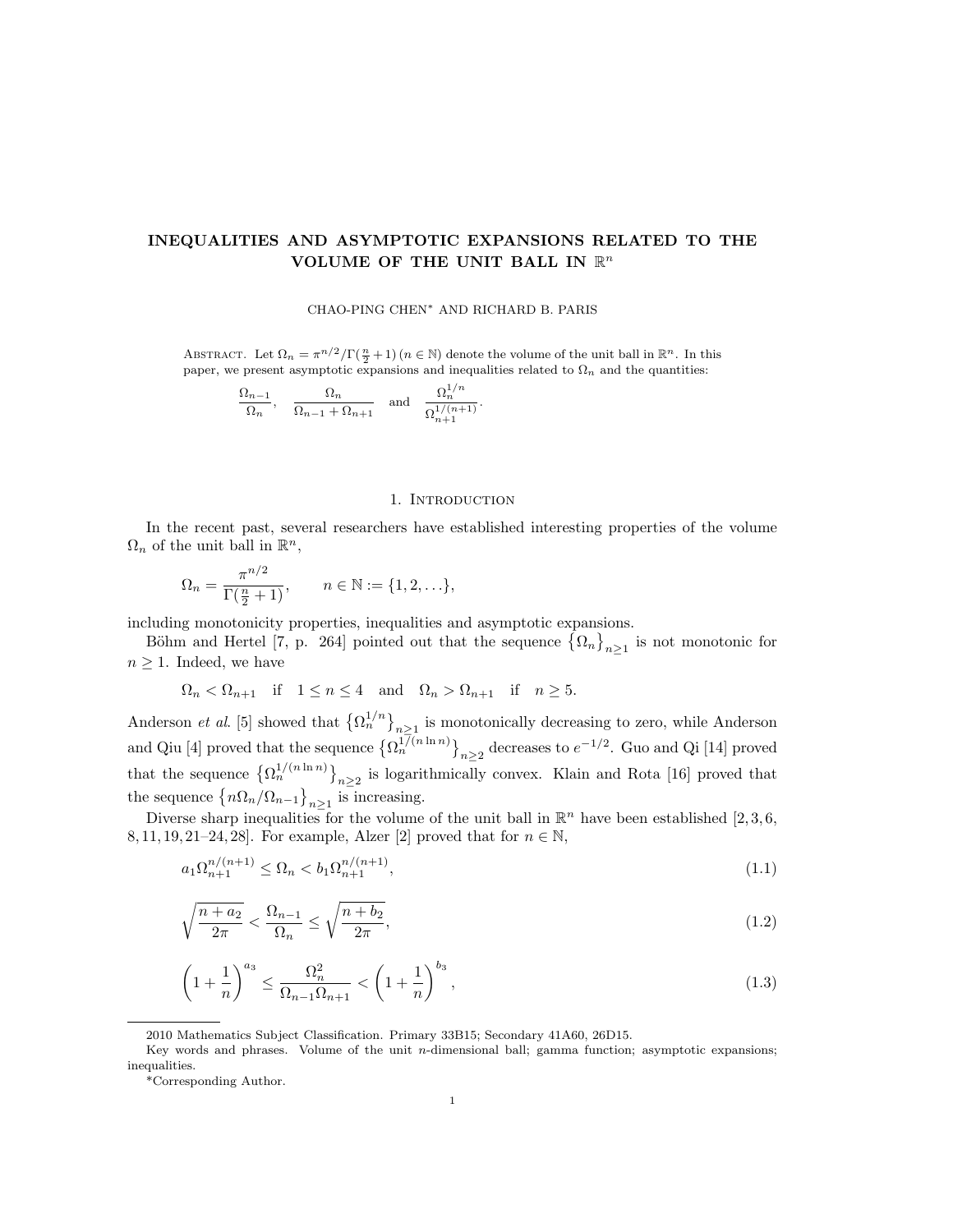with the best possible constants

$$
a_1 = \frac{2}{\sqrt{\pi}} = 1.1283..., \quad b_1 = \sqrt{e} = 1.6487...,
$$
  
\n
$$
a_2 = \frac{1}{2}, \quad b_2 = \frac{\pi}{2} - 1 = 0.5707...,
$$
  
\n
$$
a_3 = 2 - \frac{\ln \pi}{\ln 2} = 0.3485..., \quad b_3 = \frac{1}{2}.
$$

The double inequality (1.2) refines a result due to Borgwardt [8, p. 253], who proved (1.2) with  $a_2 = 0$  and  $b_2 = 1$ . Mortici [22, Theorem 3] obtained the following inequality:

$$
\sqrt{\frac{n+\frac{1}{2}}{2\pi}} < \frac{\Omega_{n-1}}{\Omega_n} < \sqrt{\frac{n+\frac{1}{2}}{2\pi} + \frac{1}{16\pi n}}, \qquad n \in \mathbb{N},\tag{1.4}
$$

which improves the right-hand side of (1.2). Ban and Chen [6, Theorem 3.1] improved (1.4) and obtained the following double inequality:

$$
\sqrt{\frac{n+\frac{1}{2}}{2\pi} + \frac{1}{16\pi(n+\vartheta_1)}} \le \frac{\Omega_{n-1}}{\Omega_n} < \sqrt{\frac{n+\frac{1}{2}}{2\pi} + \frac{1}{16\pi(n+\vartheta_2)}}, \qquad n \in \mathbb{N},\tag{1.5}
$$

with best possible constants

$$
\vartheta_1 = \frac{13 - 4\pi}{4\pi - 12} = 0.7656283...
$$
 and  $\vartheta_2 = \frac{1}{2}$ .

Merkle [21] improved the left-hand side of (1.3) and obtained the following result:

$$
\left(1 + \frac{1}{n+1}\right)^{1/2} \le \frac{\Omega_n^2}{\Omega_{n-1}\Omega_{n+1}}, \qquad n \in \mathbb{N}.
$$
 (1.6)

Chen and Lin [11, Theorem 3.1] developed (1.6) to produce the following symmetric double inequality:

$$
\left(1 + \frac{1}{n+1}\right)^{\alpha} < \frac{\Omega_n^2}{\Omega_{n-1}\Omega_{n+1}} \le \left(1 + \frac{1}{n+1}\right)^{\beta}, \qquad n \in \mathbb{N},\tag{1.7}
$$

with the best possible constants

$$
\alpha = \frac{1}{2}, \quad \beta = \frac{2\ln 2 - \ln \pi}{\ln 3 - \ln 2} = 0.5957713\dots,
$$

Ban and Chen [6, Theorem 3.2] proved, for  $n \in \mathbb{N}$ ,

$$
\left(1 + \frac{1}{n + \theta_1}\right)^{1/2} \le \frac{\Omega_n^2}{\Omega_{n-1}\Omega_{n+1}} < \left(1 + \frac{1}{n + \theta_2}\right)^{1/2},\tag{1.8}
$$

with best possible constants

$$
\theta_1 = \frac{2\pi^2 - 16}{16 - \pi^2} = 0.60994576...
$$
 and  $\theta_2 = \frac{1}{2}$ .

Alzer [3] continued the work on this subject and offered new inequalities. For example, Alzer [3, Theorem 4] proved that for  $n \geq 2$ ,

$$
\frac{\alpha^*}{\sqrt{n}} \le \frac{\Omega_n}{\Omega_{n-1} + \Omega_{n+1}} < \frac{\beta^*}{\sqrt{n}},\tag{1.9}
$$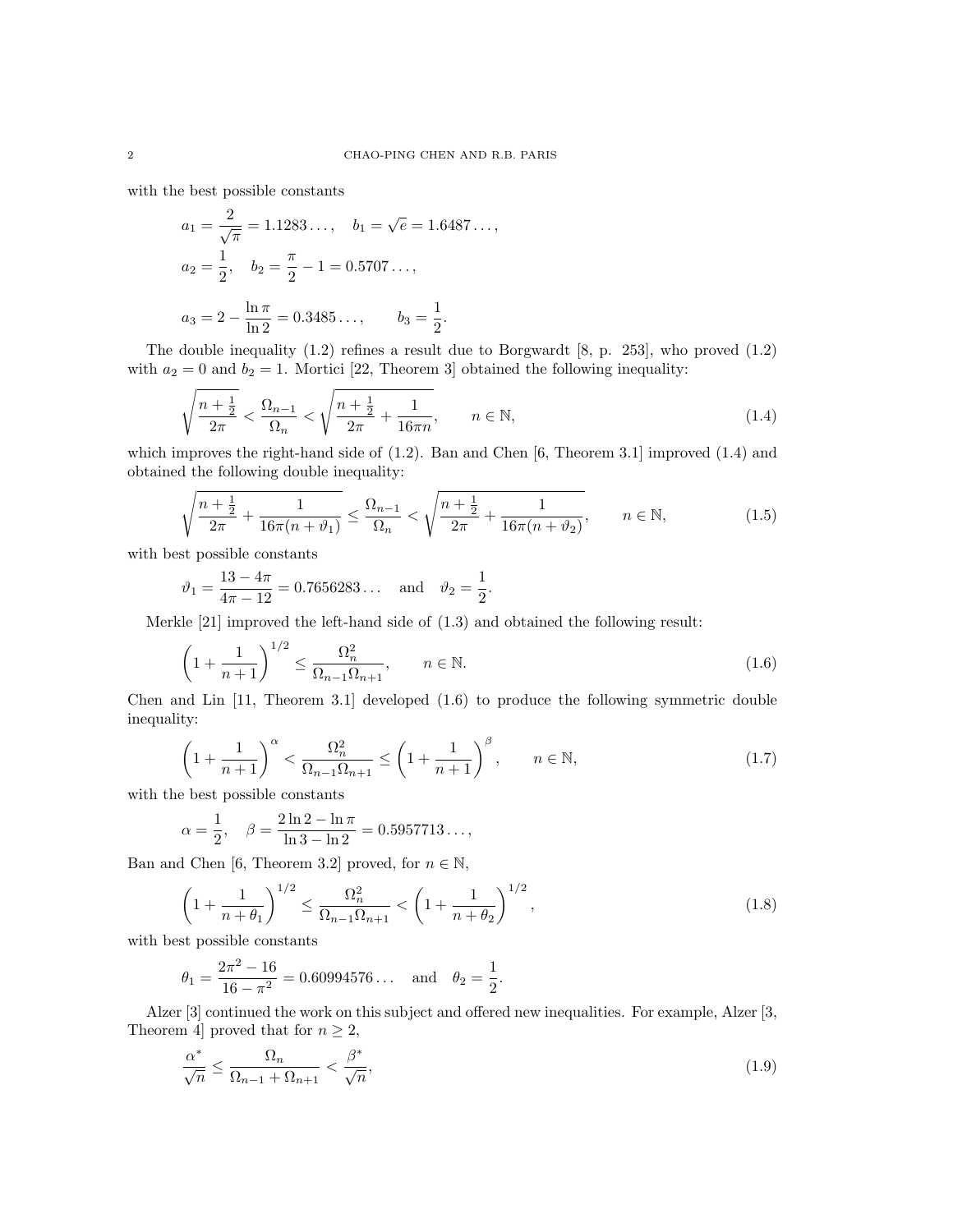with best possible constants

$$
\alpha^* = \frac{3\sqrt{2}\pi}{6+4\pi} = 0.7178...
$$
 and  $\beta^* = \sqrt{2\pi} = 2.5066...$ 

while Chen and Lin [11, Theorem 3.3] proved that for  $n \in \mathbb{N}$ ,

$$
\sqrt{\frac{2\pi}{n+a^*}} \le \frac{\Omega_n}{\Omega_{n-1} + \Omega_{n+1}} < \sqrt{\frac{2\pi}{n+b^*}},\tag{1.10}
$$

with best possible constants

$$
a^* = \frac{\pi (1 + \pi)^2}{2} - 1 = 25.94353..., \quad b^* = \frac{1}{2} + 4\pi = 13.06637...
$$

Chen and Lin [11, Theorem 3.4] showed that for  $n \in \mathbb{N}$ ,

$$
\frac{1}{\sqrt{\pi(n+\theta)}} \left(\frac{2\pi e}{n}\right)^{n/2} \le \Omega_n < \frac{1}{\sqrt{\pi(n+\vartheta)}} \left(\frac{2\pi e}{n}\right)^{n/2},\tag{1.11}
$$

with best possible constants

$$
\theta = \frac{e}{2} - 1 = 0.3591409..., \quad \theta = \frac{1}{3}.
$$

Recently, Mortici [24] constructed asymptotic series associated with some expressions involving the volume of the n-dimensional unit ball. New refinements and improvements of some old and recent inequalities for  $\Omega_n$  are also presented. Lu and Zhang [19] established a general continued fraction approximation for the nth root of the volume of the unit n-dimensional ball, and then obtained related inequalities.

In this paper, we present asymptotic expansions and inequalities related to  $\Omega_n$  and the quantities:

$$
\frac{\Omega_{n-1}}{\Omega_n}, \quad \frac{\Omega_n}{\Omega_{n-1} + \Omega_{n+1}} \quad \text{and} \quad \frac{\Omega_n^{1/n}}{\Omega_{n+1}^{1/(n+1)}}.
$$

The numerical values given in this paper have been calculated via the computer program MAPLE 17.

#### 2. Lemmas

The following lemmas are required in our present investigation.

**Lemma 2.1** ( [10, Theorem 5]). Let

$$
A(x) = \sum_{n=1}^{\infty} a_n x^{-n}, \quad x \to \infty
$$

be an asymptotical expansion. Then the composition  $exp(A(x))$  has the asymptotic expansion given by

$$
\exp(A(x)) = \sum_{n=0}^{\infty} b_n x^{-n}, \quad x \to \infty,
$$

where

$$
b_0 = 1
$$
,  $b_n = \frac{1}{n} \sum_{k=1}^n k a_k b_{n-k}$ ,  $n \ge 1$ .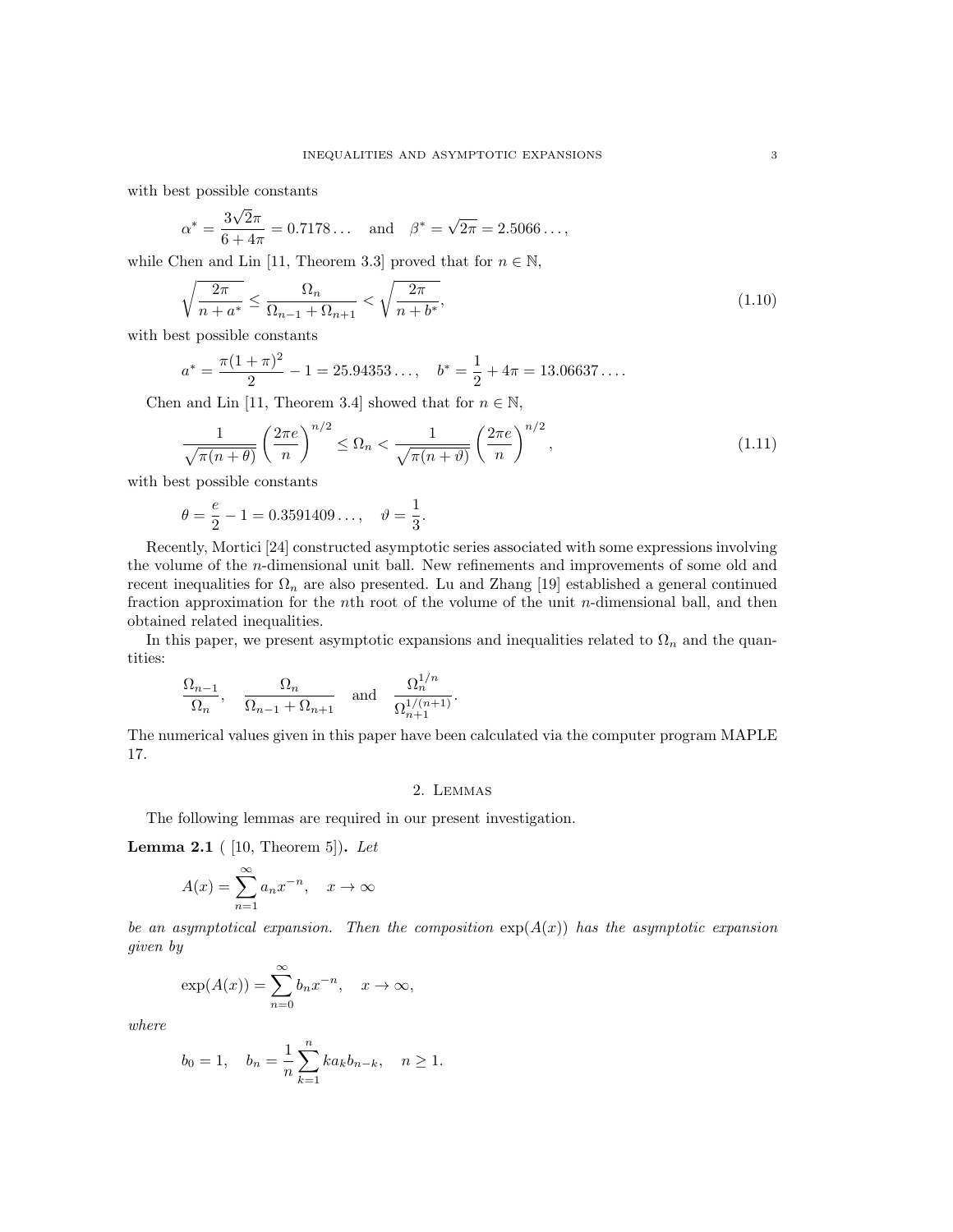**Lemma 2.2** ( [1, Theorem 8]). For every  $m \in \mathbb{N}_0$ , the function

$$
R_m(x) = (-1)^m \left[ \ln \Gamma(x+1) - \left( x + \frac{1}{2} \right) \ln x + x - \ln \sqrt{2\pi} - \sum_{j=1}^m \frac{B_{2j}}{2j(2j-1)x^{2j-1}} \right]
$$
(2.1)

is completely monotonic on  $(0, \infty)$ , where here and elsewhere in this paper an empty sum is understood to be zero. Here  $B_n$   $(n \in \mathbb{N}_0 := \mathbb{N} \cup \{0\})$  are the Bernoulli numbers defined by the following generating function:

$$
\frac{t}{e^t - 1} = \sum_{n=0}^{\infty} B_n \frac{t^n}{n!}, \qquad |t| < 2\pi. \tag{2.2}
$$

In 2006, Koumandos [17] presented a simpler proof of complete monotonicity of the functions  $R_m(x)$ , which was further strengthened by Koumandos and Pedersen in [18, Theorem 2.1].

Recall that a function  $f$  is said to be completely monotonic on an interval  $I$  if it has derivatives of all orders on  $I$  and satisfies the following inequality:

$$
(-1)^n f^{(n)}(x) \ge 0 \quad \text{for} \quad x \in I \quad \text{and} \quad n \in \mathbb{N}_0. \tag{2.3}
$$

Dubourdieu [13, p. 98] pointed out that, if a non-constant function  $f$  is completely monotonic on  $I = (a, \infty)$ , then strict inequality holds true in (2.3); see also [15] for a simpler proof of this result.

The gamma function  $\Gamma(x)$  is one of the most important functions in mathematical analysis and has applications in many diverse areas. The logarithmic derivative of  $\Gamma(x)$ , denoted by  $\psi(x) = \Gamma'(x)/\Gamma(x)$ , is called the psi (or digamma) function. It is known that

$$
\Gamma(x + 1) = x\Gamma(x)
$$
 and  $\psi(x + 1) = \psi(x) + \frac{1}{x}$ .

From the inequality  $R_m(x) > 0$  for  $x > 0$  and  $m \in \mathbb{N}_0$ , we obtain that for  $x > 0$  and  $n \in \mathbb{N}_0$ ,

$$
\sum_{j=1}^{2n} \frac{B_{2j}}{2j(2j-1)x^{2j-1}} < \ln\left(\frac{\Gamma(x+1)}{\sqrt{2\pi x}(x/e)^x}\right) < \sum_{j=1}^{2n+1} \frac{B_{2j}}{2j(2j-1)x^{2j-1}}
$$
(2.4)

In particular, the choice  $n = 1$  in  $(2.4)$  yields

$$
x \ln x - x + \frac{1}{12x} - \frac{1}{360x^3} < \ln \Gamma(x+1) - \ln \sqrt{2\pi x} < x \ln x - x + \frac{1}{12x} - \frac{1}{360x^3} + \frac{1}{1260x^5}, \quad x > 0.
$$
\n(2.5)

From the inequality  $R'_m(x) < 0$  for  $x > 0$  and  $m \in \mathbb{N}_0$ , we obtain that for  $x > 0$  and  $n \in \mathbb{N}_0$ ,

$$
\sum_{j=1}^{2n} \frac{B_{2j}}{2jx^{2j}} < \ln x + \frac{1}{2x} - \psi(x+1) < \sum_{j=1}^{2n+1} \frac{B_{2j}}{2jx^{2j}} \tag{2.6}
$$

In particular, the choice  $n = 1$  in (2.6) yields

$$
\frac{1}{12x^2} - \frac{1}{120x^4} < \ln x + \frac{1}{2x} - \psi(x+1) < \frac{1}{12x^2} - \frac{1}{120x^4} + \frac{1}{252x^6}, \qquad x > 0. \tag{2.7}
$$

Let  $\Omega_x = \pi^{x/2} / \Gamma(\frac{x}{2} + 1)$ . We find that (2.1) can be written as

$$
R_m(x) = (-1)^m \left[ \ln \left( \frac{1}{\sqrt{2\pi x}} \left( \frac{\pi e}{x} \right)^x \right) - \ln \Omega_{2x} - \sum_{j=1}^m \frac{B_{2j}}{2j(2j-1)x^{2j-1}} \right].
$$
 (2.8)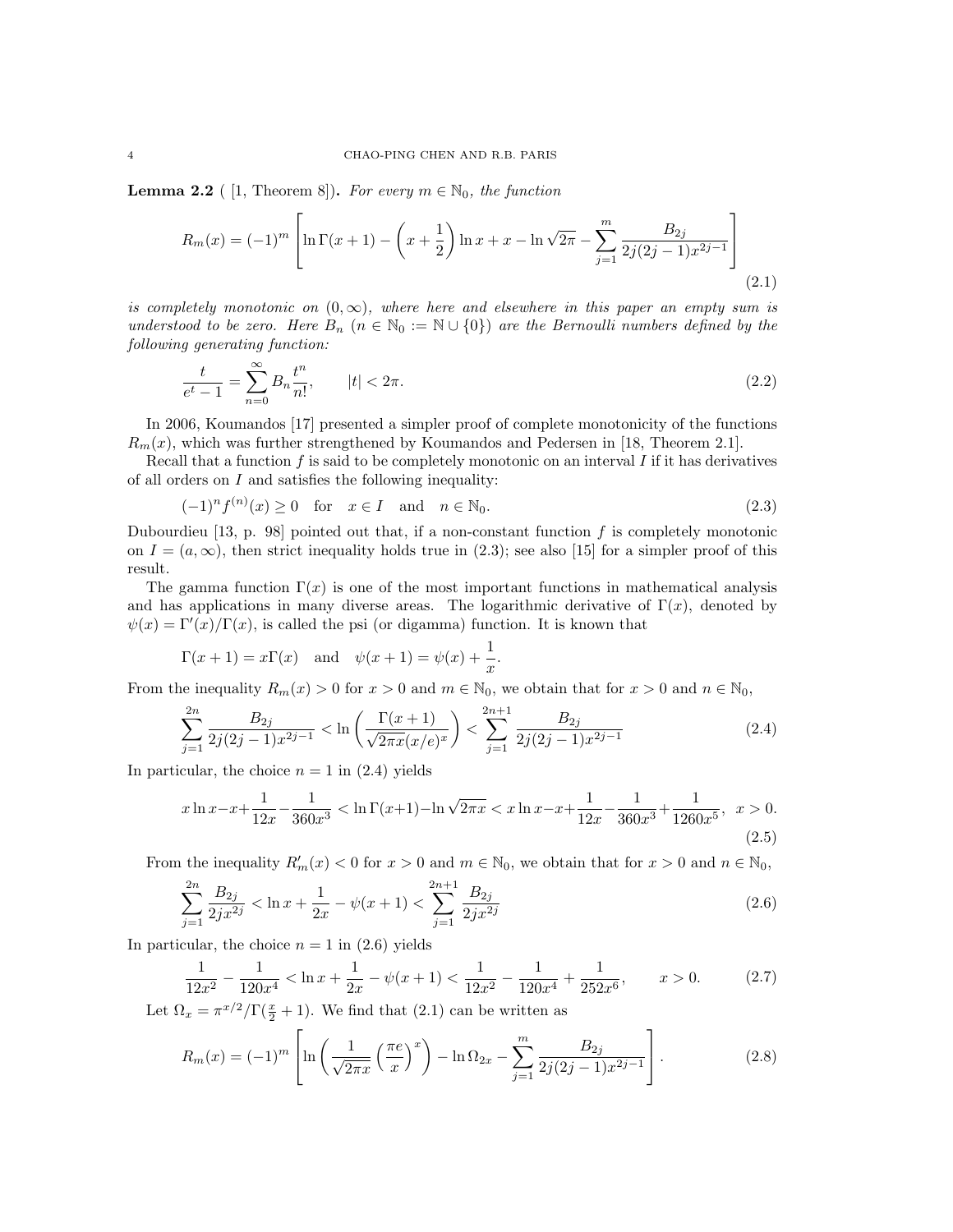From the inequality  $R_m(x) > 0$  for  $x > 0$  and  $m \in \mathbb{N}_0$ , we then obtain

$$
\frac{1}{\sqrt{2\pi x}} \left(\frac{\pi e}{x}\right)^x \exp\left(-\sum_{i=1}^{2m+1} \frac{B_{2i}}{2i(2i-1)x^{2i-1}}\right) < \Omega_{2x}
$$
\n
$$
< \frac{1}{\sqrt{2\pi x}} \left(\frac{\pi e}{x}\right)^x \exp\left(-\sum_{i=1}^{2m} \frac{B_{2i}}{2i(2i-1)x^{2i-1}}\right). \tag{2.9}
$$

Replacement of x by  $n/2$  in (2.9) then produces the following double inequality for  $\Omega_n$ :

$$
\frac{1}{\sqrt{n\pi}} \left(\frac{2\pi e}{n}\right)^{n/2} \exp\left(-\sum_{j=1}^{2m+1} \frac{2^{2j} B_{2j}}{4j(2j-1)n^{2j-1}}\right) < \Omega_n
$$

$$
< \frac{1}{\sqrt{n\pi}} \left(\frac{2\pi e}{n}\right)^{n/2} \exp\left(-\sum_{j=1}^{2m} \frac{2^{2j} B_{2j}}{4j(2j-1)n^{2j-1}}\right) \tag{2.10}
$$

for  $n \in \mathbb{N}$  and  $m \in \mathbb{N}_0$ .

Mortici [23, Theorem 2] has given the following double inequality:

$$
\frac{1}{\sqrt{n\pi}} \left(\frac{2\pi e}{n}\right)^{n/2} \exp\left(-\frac{1}{6n} + \frac{1}{45n^3} - \frac{8}{315n^5} + \frac{8}{105n^7} - \frac{128}{297n^9}\right) < \Omega_n
$$
  

$$
< \frac{1}{\sqrt{n\pi}} \left(\frac{2\pi e}{n}\right)^{n/2} \exp\left(-\frac{1}{6n} + \frac{1}{45n^3} - \frac{8}{315n^5} + \frac{8}{105n^7}\right), \qquad n \in \mathbb{N}, \quad (2.11)
$$

which can be seen to follow from  $(2.10)$  when  $m = 2$ .

**Lemma 2.3** (see [12, Corollary 1]). Let  $m \in \mathbb{N}_0$ . Then for  $x > 0$ ,

$$
\sqrt{x} \exp\left(\sum_{j=1}^{2m} \left(1 - \frac{1}{2^{2j}}\right) \frac{B_{2j}}{j(2j-1)x^{2j-1}}\right) < \frac{\Gamma(x+1)}{\Gamma(x+\frac{1}{2})} \\
&< \sqrt{x} \exp\left(\sum_{j=1}^{2m+1} \left(1 - \frac{1}{2^{2j}}\right) \frac{B_{2j}}{j(2j-1)x^{2j-1}}\right). \tag{2.12}
$$

In particular, the choice  $m = 1$  in  $(2.12)$  yields

$$
\frac{1}{2}\ln x + \frac{1}{8x} - \frac{1}{192x^3} < \ln\left(\frac{\Gamma(x+1)}{\Gamma(x+\frac{1}{2})}\right) < \frac{1}{2}\ln x + \frac{1}{8x} - \frac{1}{192x^3} + \frac{1}{640x^5}, \quad x > 0. \tag{2.13}
$$

## 3. ASYMPTOTICS AND INEQUALITIES FOR  $\Omega_n$

The asymptotic expansion of  $\Omega_n$  as  $n \to \infty$  is given by

$$
\Omega_n = \frac{2\pi^{n/2}}{n} \frac{1}{\Gamma(\frac{n}{2})} \sim \frac{1}{\sqrt{n\pi}} \left(\frac{2\pi e}{n}\right)^{n/2} \sum_{k=0}^{\infty} \frac{2^k \gamma_k}{n^k}
$$
  
= 
$$
\frac{1}{\sqrt{n\pi}} \left(\frac{2\pi e}{n}\right)^{n/2} \left\{1 - \frac{1}{6n} + \frac{1}{72n^2} + \frac{139}{6480n^3} - \frac{571}{155520n^4} - \frac{163879}{6531840n^5} + \frac{5246819}{1175731200n^6} + \frac{534703531}{7054387200n^7} - \cdots \right\},
$$
(3.1)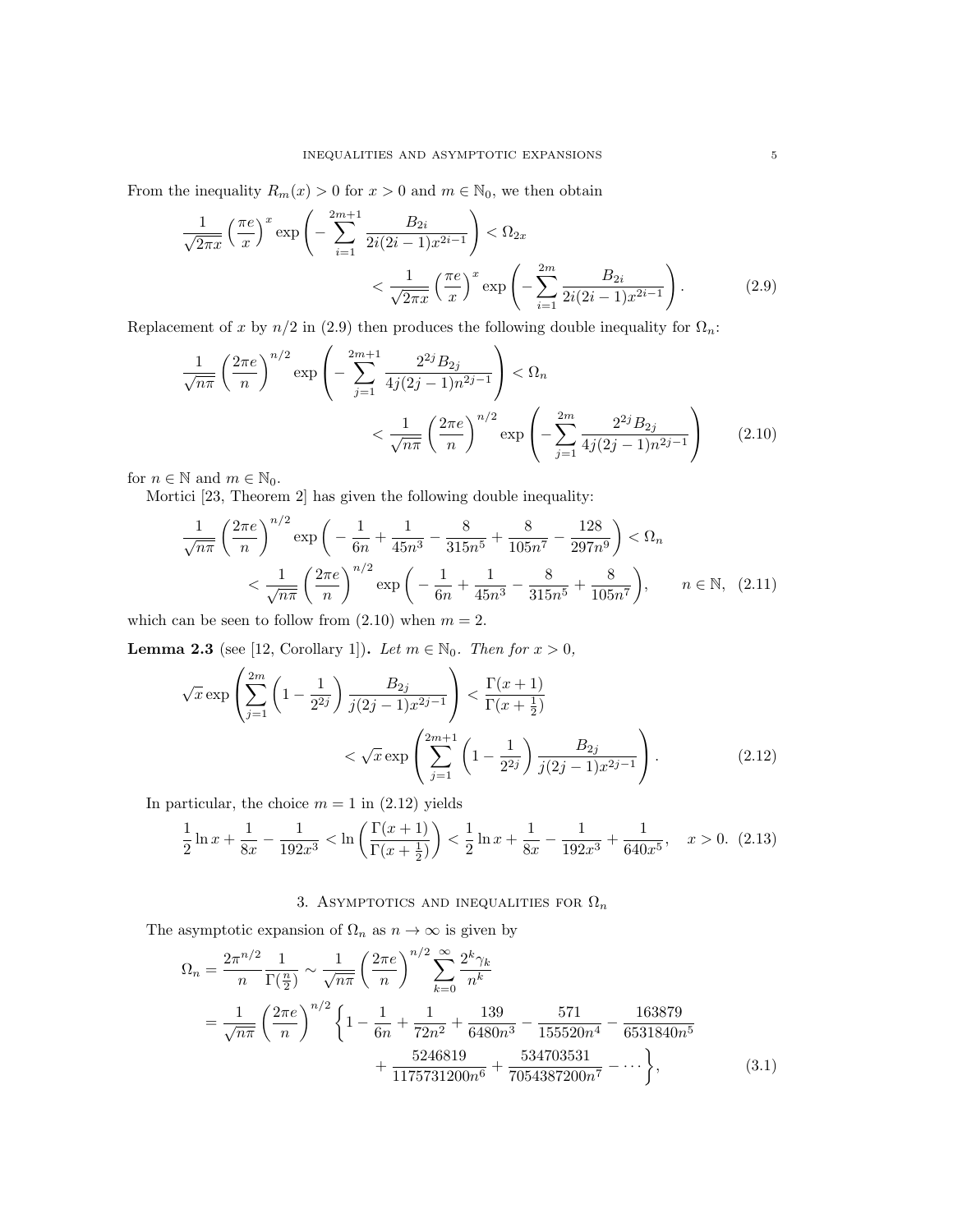which follows from the well-known result

$$
\frac{1}{\Gamma(z)} \sim \frac{e^z z^{\frac{1}{2} - z}}{\sqrt{2\pi}} \sum_{k=0}^{\infty} \gamma_k z^{-k} \qquad (z \to \infty, \quad |\arg z| < \pi);
$$

see, for example, [26, p. 32], [27, p. 70]. The  $\gamma_k$  denote the Stirling coefficients defined by the recurrence (with  $d_0 = 1$ )

$$
\gamma_k = \frac{(-2)^k \Gamma(k + \frac{1}{2})}{\sqrt{\pi}} d_{2k}, \qquad d_n = \frac{n+1}{n+2} \left\{ \frac{d_{n-1}}{n} - \sum_{j=1}^{n-1} \frac{d_j d_{n-j}}{j+1} \right\} \quad (n \ge 1).
$$

The first few values of  $\gamma_k$  are

$$
\gamma_0 = 1, \quad \gamma_1 = -\frac{1}{12}, \quad \gamma_2 = \frac{1}{288}, \quad \gamma_3 = \frac{139}{51840}, \quad \gamma_4 = -\frac{571}{2488320}, \quad \gamma_5 = -\frac{163879}{209018880},
$$

$$
\gamma_6 = \frac{5246819}{75246796800}, \quad \gamma_7 = \frac{534703531}{902961561600}, \dots
$$

The expansion (3.1) was also given by Mortici in [24, Theorem 1].

Motivated by (3.1) we establish the following theorem.

### Theorem 3.1.  $Let<sup>1</sup>$

$$
V(x) = \frac{\Omega_{2x}}{\frac{1}{\sqrt{2\pi x}} \left(\frac{\pi e}{x}\right)^x}.
$$
\n(3.2)

Then, for  $x \geq 1/2$ , we have

$$
\sum_{k=0}^{5} \gamma_k x^{-k} < V(x) < \sum_{k=0}^{7} \gamma_k x^{-k} \tag{3.3}
$$

and

$$
V'(x) < \sum_{k=1}^{5} (-k)\gamma_k x^{-k-1}.\tag{3.4}
$$

Proof. Here we only prove the left-hand side of (3.3) as the proof of the right-hand side is analogous. The inequality (2.9) can be written as

$$
\exp\left(-\sum_{j=1}^{2m+1} \frac{B_{2j}}{2j(2j-1)x^{2j-1}}\right) < V(x) < \exp\left(-\sum_{j=1}^{2m} \frac{B_{2j}}{2j(2j-1)x^{2j-1}}\right). \tag{3.5}
$$

The choice  $m = 1$  on the left-hand side of  $(3.5)$  then yields,

$$
\exp\left(-\frac{1}{12x} + \frac{1}{360x^3} - \frac{1}{1260x^5}\right) < V(x).
$$

In order prove the left-hand side of (3.3), it suffices to show for  $x \ge 1/2$  that

$$
\sum_{k=0}^{5} \gamma_k x^{-k} < \exp\left(-\frac{1}{12x} + \frac{1}{360x^3} - \frac{1}{1260x^5}\right). \tag{3.6}
$$

<sup>&</sup>lt;sup>1</sup>In terms of the scaled gamma function  $\Gamma^*(x) = (e^x x^{\frac{1}{2} - x} / \sqrt{2\pi}) \Gamma(x)$ , the function  $V(x) = 1/\Gamma^*(x)$ . Consequently, the double inequality (3.3) supplies bounds on  $1/\Gamma^*(x)$ .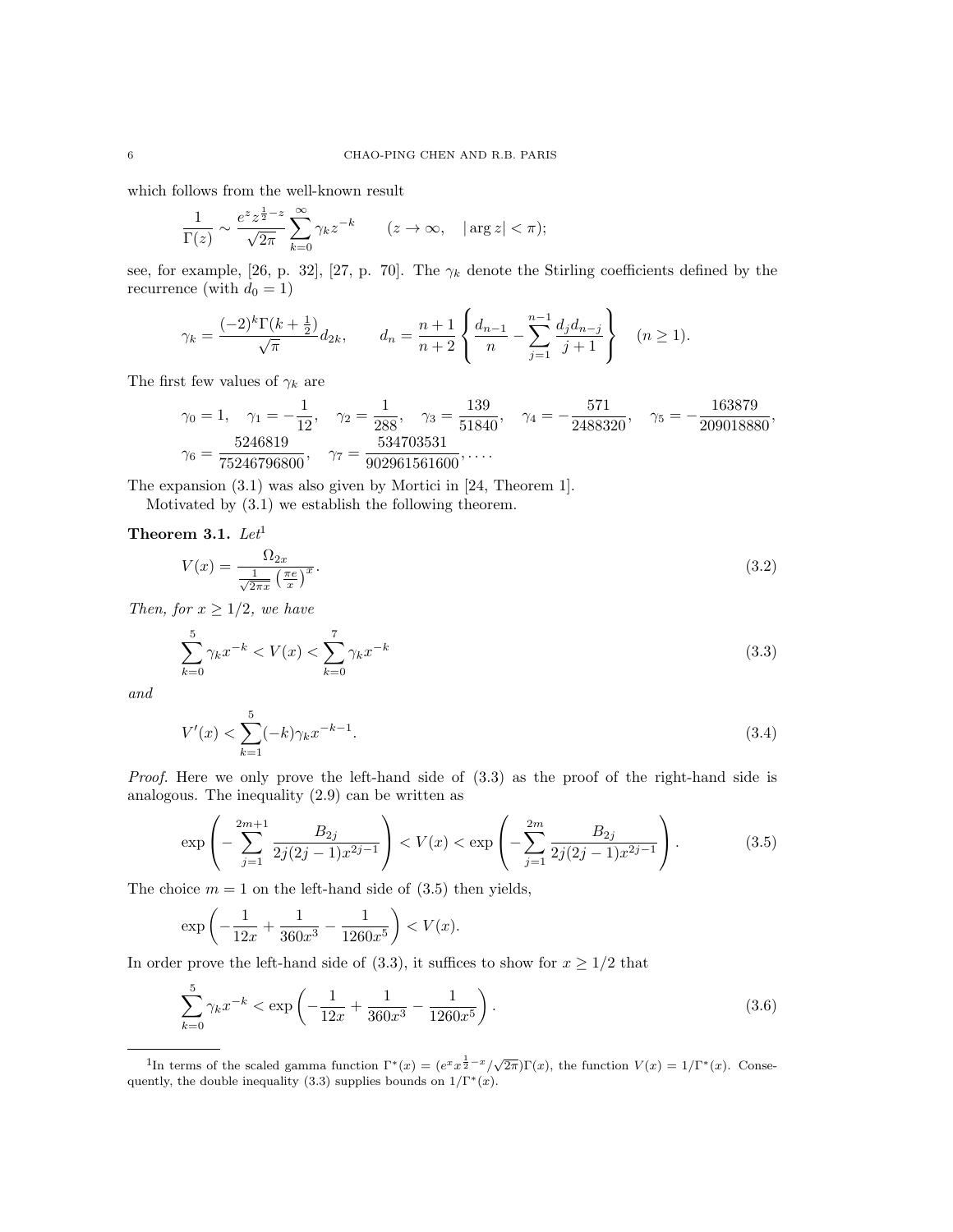The inequality (3.6) is obtained by considering the function  $P(x)$  defined, for  $x \ge 1/2$ , by

$$
P(x) := \ln \sum_{k=0}^{5} \gamma_k x^{-k} - \left( -\frac{1}{12x} + \frac{1}{360x^3} - \frac{1}{1260x^5} \right).
$$

Differentiation yields

$$
P'(x) = \frac{P_4(x - \frac{1}{2})}{20160x^6P_5(x - \frac{1}{2})},
$$

where

$$
P_4(x) = 98855357 + 763346136x + 2472851136x^2 + 3459743616x^3 + 1762931184x^4,
$$

$$
P_5(x) = 5486171 + 57666084x + 236795328x^2 + 488436480x^3 + 505128960x^4
$$
  
+ 209018880x<sup>5</sup>.

Thus, we have  $P'(x) > 0$  for  $x \ge 1/2$ . So,  $P(x)$  is strictly increasing for  $x \ge 1/2$ , and we have

$$
P(x) < \lim_{t \to \infty} P(t) = 0 \quad \text{for} \quad x \ge \frac{1}{2}.
$$

Hence, (3.6) holds for  $x \geq 1/2$ .

Since the function  $R_m(x)$  defined by (2.8) is completely monotonic on  $(0, \infty)$ , we have, for  $x > 0$  and  $m \in \mathbb{N}_0$ ,

$$
R'_m(x) = (-1)^{m+1} \left[ \frac{V'(x)}{V(x)} - \sum_{j=1}^m \frac{B_{2j}}{2jx^{2j}} \right] < 0, \quad \text{so that} \quad V'(x) < V(x) \sum_{j=1}^{2m+1} \frac{B_{2j}}{2jx^{2j}}.
$$

Using the right-hand side of (3.3), we obtain that

$$
V'(x) < V(x) \sum_{j=1}^{3} \frac{B_{2j}}{2jx^{2j}}
$$
  

$$
< \left(1 - \frac{1}{12x} + \frac{1}{288x^2} + \frac{139}{51840x^3} - \frac{571}{2488320x^4} - \frac{163879}{209018880x^5} + \frac{5246819}{75246796800x^6} + \frac{534703531}{902961561600x^7} \right) \left(\frac{1}{12x^2} - \frac{1}{120x^4} + \frac{1}{252x^6}\right)
$$
  

$$
= \frac{1}{12x^2} - \frac{1}{144x^3} - \frac{139}{17280x^4} + \frac{571}{622080x^5} + \frac{163879}{41803776x^6} + \mathcal{R}(x), \tag{3.7}
$$

where

$$
\mathcal{R}(x) = -\frac{1}{2275463135232000x^{13}} \left\{ \frac{25799409925}{8} + \frac{215497370169}{2} \left( x - \frac{1}{2} \right) \right\}
$$

$$
+ 627676689198 \left( x - \frac{1}{2} \right)^2 + 1958303670708 \left( x - \frac{1}{2} \right)^3
$$

$$
+ 3296254174710 \left( x - \frac{1}{2} \right)^4 + 2807022408120 \left( x - \frac{1}{2} \right)^5
$$

$$
+ 951982839360 \left( x - \frac{1}{2} \right)^6 \right\} < 0 \text{ for } x \ge \frac{1}{2}.
$$

Hence, upon identifying the coefficients of  $x^{-k-1}(1 \le k \le 5)$  in  $(3.7)$  as  $(-k)\gamma_k$ , we see that  $(3.4)$ holds for  $x \ge 1/2$ . This completes the proof.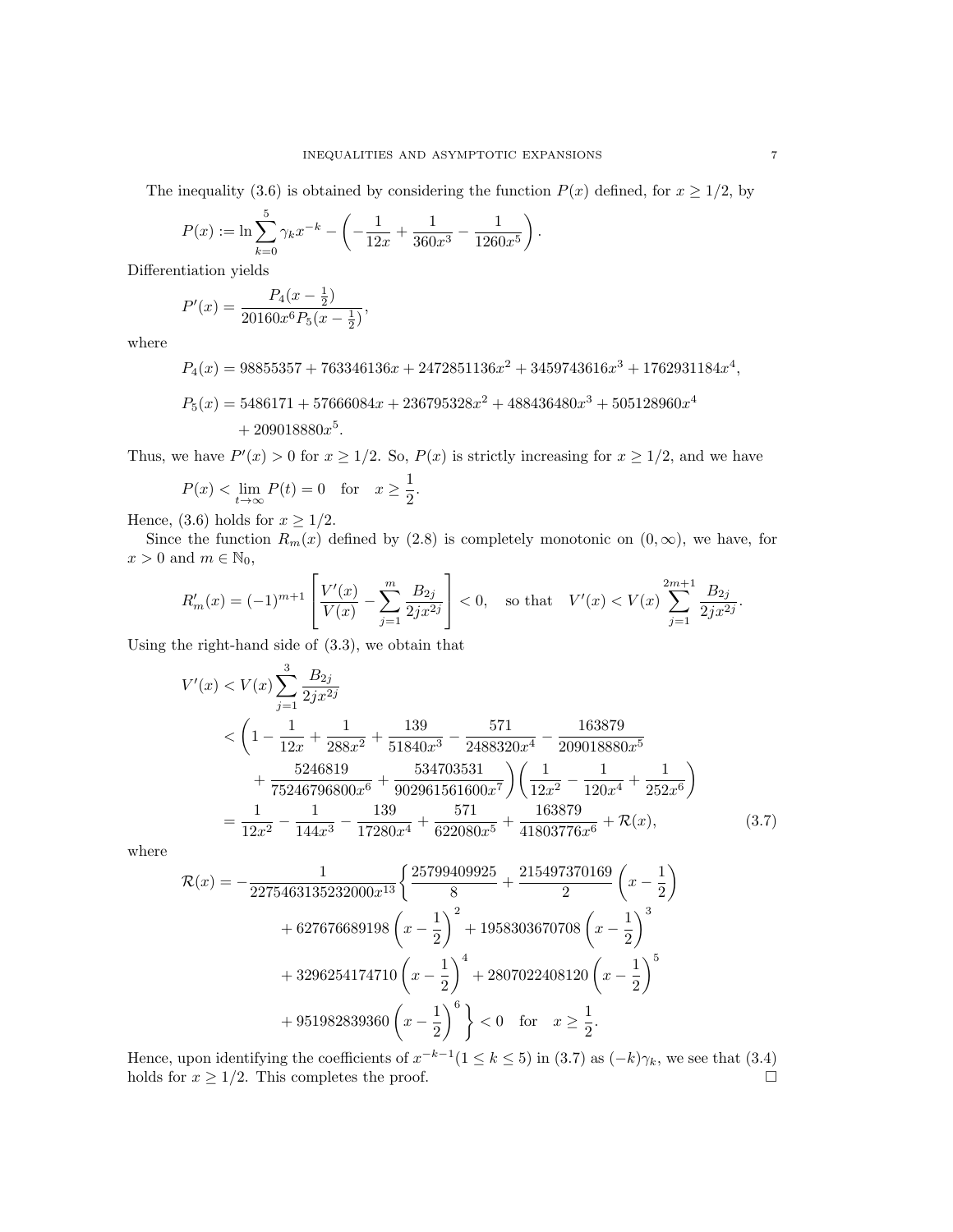Remark 3.1. Noting that

$$
\begin{aligned} \sum_{k=4}^7\gamma_k x^{-k} & = -\frac{571}{2488320x^4} - \frac{163879}{209018880x^5} + \frac{5246819}{75246796800x^6} + \frac{534703531}{902961561600x^7} \\ & = -\frac{117938613 + 800398812(x - \frac{1}{2}) + 1018764000(x - \frac{1}{2})^2 + 207204480(x - \frac{1}{2})^3}{902961561600x^7} & < 0 \end{aligned}
$$

holds for  $x \geq 1/2$ , we obtain from the right-hand side of (3.3) that

$$
V(x) < 1 - \frac{1}{12x} + \frac{1}{288x^2} + \frac{139}{51840x^3}, \qquad x \ge \frac{1}{2}.\tag{3.8}
$$

**Remark 3.2.** Replacement of x by  $n/2$  in (3.3) yields the following double inequality for  $\Omega_n$ :

$$
\frac{1}{\sqrt{n\pi}} \left(\frac{2\pi e}{n}\right)^{n/2} \left(1 - \frac{1}{6n} + \frac{1}{72n^2} + \frac{139}{6480n^3} - \frac{571}{155520n^4} - \frac{163879}{6531840n^5}\right) < \Omega_n
$$
  

$$
< \frac{1}{\sqrt{n\pi}} \left(\frac{2\pi e}{n}\right)^{n/2} \left(1 - \frac{1}{6n} + \frac{1}{72n^2} + \frac{139}{6480n^3} - \frac{571}{155520n^4} - \frac{163879}{6531840n^5} + \frac{5246819}{1175731200n^6} + \frac{534703531}{7054387200n^7}\right).
$$
(3.9)

From the right-hand side of (1.11) it follows that

$$
\Omega_n \approx \frac{1}{\sqrt{\pi (n + \frac{1}{3})}} \left(\frac{2\pi e}{n}\right)^{n/2}, \qquad n \to \infty.
$$
\n(3.10)

Theorem 3.2 develops the approximation formula (3.10) to produce a complete asymptotic expansion.

Theorem 3.2. The following asymptotic expansion holds:

$$
\Omega_n \sim \frac{1}{\sqrt{\pi (n + \frac{1}{3})}} \left(\frac{2\pi e}{n}\right)^{n/2} \exp\left(\sum_{j=2}^{\infty} \frac{a_j}{n^j}\right), \qquad n \to \infty,
$$
\n(3.11)

where the coefficients  $a_j$   $(j \geq 2)$  are given by

$$
a_j = \frac{(-1)^{j-1}}{2j \cdot 3^j} - \frac{2^j B_{j+1}}{j(j+1)}
$$
\n(3.12)

and  $B_j$  denote the Bernoulli numbers.

*Proof.* Noting that  $\Omega_{2x} = \pi^x/\Gamma(x+1)$ , we find that

$$
x \ln x - x + \ln(\sqrt{2\pi x}) - \ln \Gamma(x+1) + \frac{1}{2} \ln\left(1 + \frac{1}{6x}\right) \sim \sum_{j=2}^{\infty} \frac{a_j}{(2x)^j}
$$
(3.13)

as  $x \to \infty$ , where  $a_j$  ( $j \ge 2$ ) are real numbers to be determined.

Stirling's series for the gamma function is given (see [25, p. 140]) by

$$
\ln \Gamma(x+1) \sim x \ln x - x + \ln(\sqrt{2\pi x}) + \sum_{j=1}^{\infty} \frac{B_{j+1}}{j(j+1)x^j}, \qquad x \to \infty.
$$
 (3.14)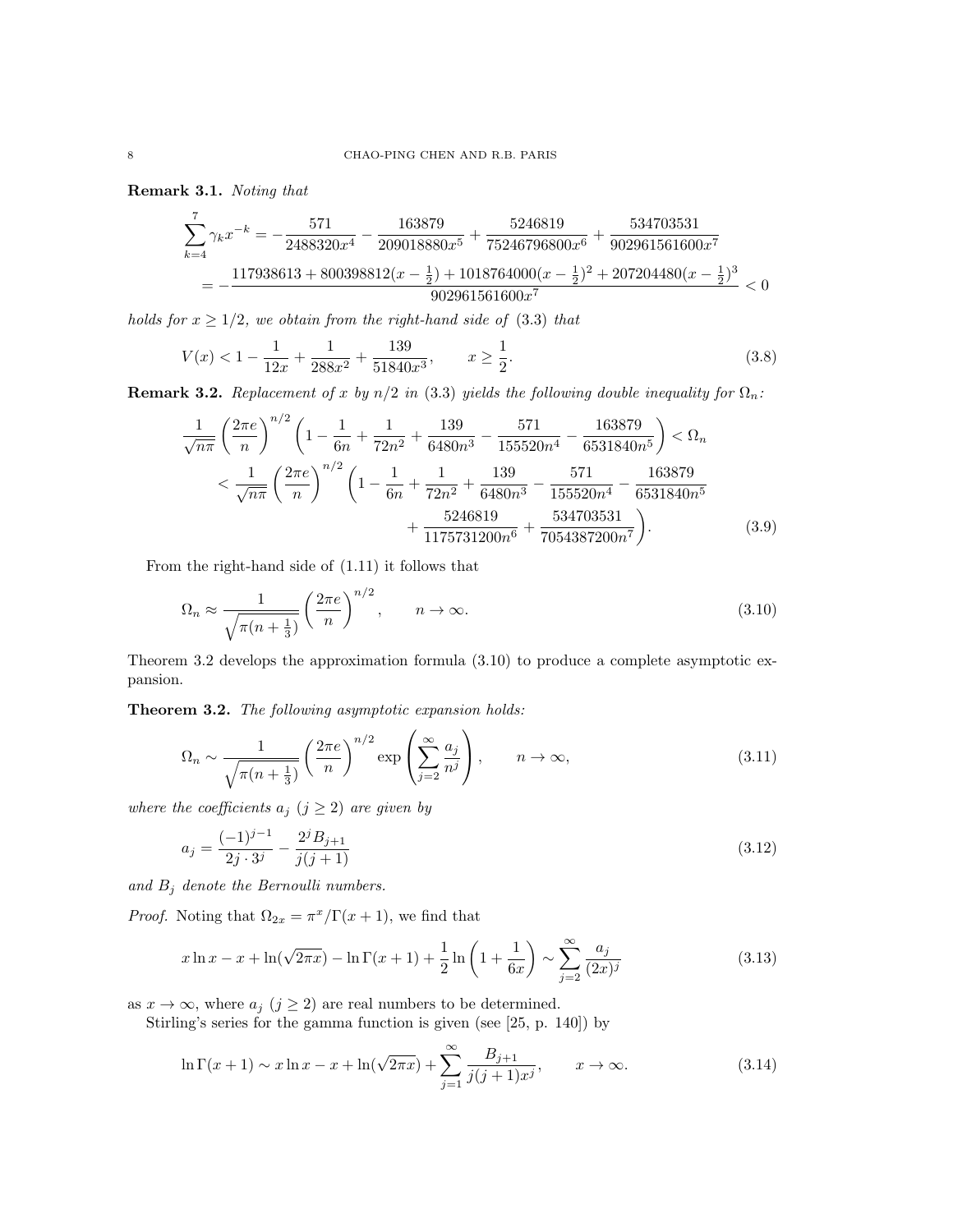The Maclaurin expansion of  $ln(1 + t)$  with  $t = 1/(6x)$  gives

$$
\ln\left(1+\frac{1}{6x}\right) = \sum_{j=1}^{\infty} (-1)^{j-1} \frac{1}{j \cdot 6^j x^j}.
$$
\n(3.15)

Substitution of  $(3.14)$  and  $(3.15)$  into  $(3.13)$  yields

$$
\sum_{j=2}^{\infty} \left( \frac{(-1)^{j-1}}{2j \cdot 6^j} - \frac{B_{j+1}}{j(j+1)} \right) \frac{1}{x^j} \sim \sum_{j=2}^{\infty} \frac{a_j}{2^j} \frac{1}{x^j}.
$$
\n(3.16)

Equating coefficients of equal powers of x in (3.16) we obtain (3.12). This completes the proof.  $\square$ 

From (3.11), we find the following explicit asymptotic expansion:

$$
\Omega_n \sim \frac{1}{\sqrt{\pi (n+\frac{1}{3})}} \left(\frac{2\pi e}{n}\right)^{n/2} \exp\left(-\frac{1}{36n^2} + \frac{23}{810n^3} - \frac{1}{648n^4} - \frac{85}{3402n^5} - \frac{1}{8748n^6} + \frac{1667}{21870n^7} - \frac{1}{104976n^8} - \frac{1679605}{3897234n^9} - \frac{1}{1180980n^{10}} + \cdots\right). \tag{3.17}
$$

By Lemma 2.1, we then obtain the following asymptotic expansion:

$$
\Omega_n \sim \frac{1}{\sqrt{\pi (n + \frac{1}{3})}} \left( \frac{2\pi e}{n} \right)^{n/2} \left( \sum_{j=0}^{\infty} \frac{b_j}{n^j} \right), \qquad n \to \infty,
$$
\n(3.18)

where the coefficients  $b_j$  are given by

$$
b_0 = 1, \quad b_j = \frac{1}{j} \sum_{k=1}^j k a_k b_{j-k}, \quad j \ge 1,
$$
\n(3.19)

and  $a_j$  are given in (3.12). This produces the expansion

$$
\Omega_n \sim \frac{1}{\sqrt{\pi (n + \frac{1}{3})}} \left(\frac{2\pi e}{n}\right)^{n/2} \left\{1 - \frac{1}{36n^2} + \frac{23}{810n^3} - \frac{1}{864n^4} - \frac{5261}{204120n^5} + \frac{6889}{20995200n^6} + \frac{125549}{1632960n^7} - \dots \right\}.
$$
\n(3.20)

The expansion in (3.20) motivated us to establish the following double inequality for  $\Omega_n$ .

Theorem 3.3. For  $n \in \mathbb{N}$ ,

$$
\frac{1}{\sqrt{\pi(n+\frac{1}{3})}} \left(\frac{2\pi e}{n}\right)^{n/2} \left(1 - \frac{1}{36n^2} + \frac{23}{810n^3} - \frac{1}{864n^4} - \frac{5261}{204120n^5}\right) < \Omega_n
$$

$$
< \frac{1}{\sqrt{\pi(n+\frac{1}{3})}} \left(\frac{2\pi e}{n}\right)^{n/2} \left(1 - \frac{1}{36n^2} + \frac{23}{810n^3}\right). \tag{3.21}
$$

Proof. It suffices to show that

$$
F(x) > 0 \quad \text{and} \quad f(x) < 0 \quad \text{for} \quad x \ge \frac{1}{2},
$$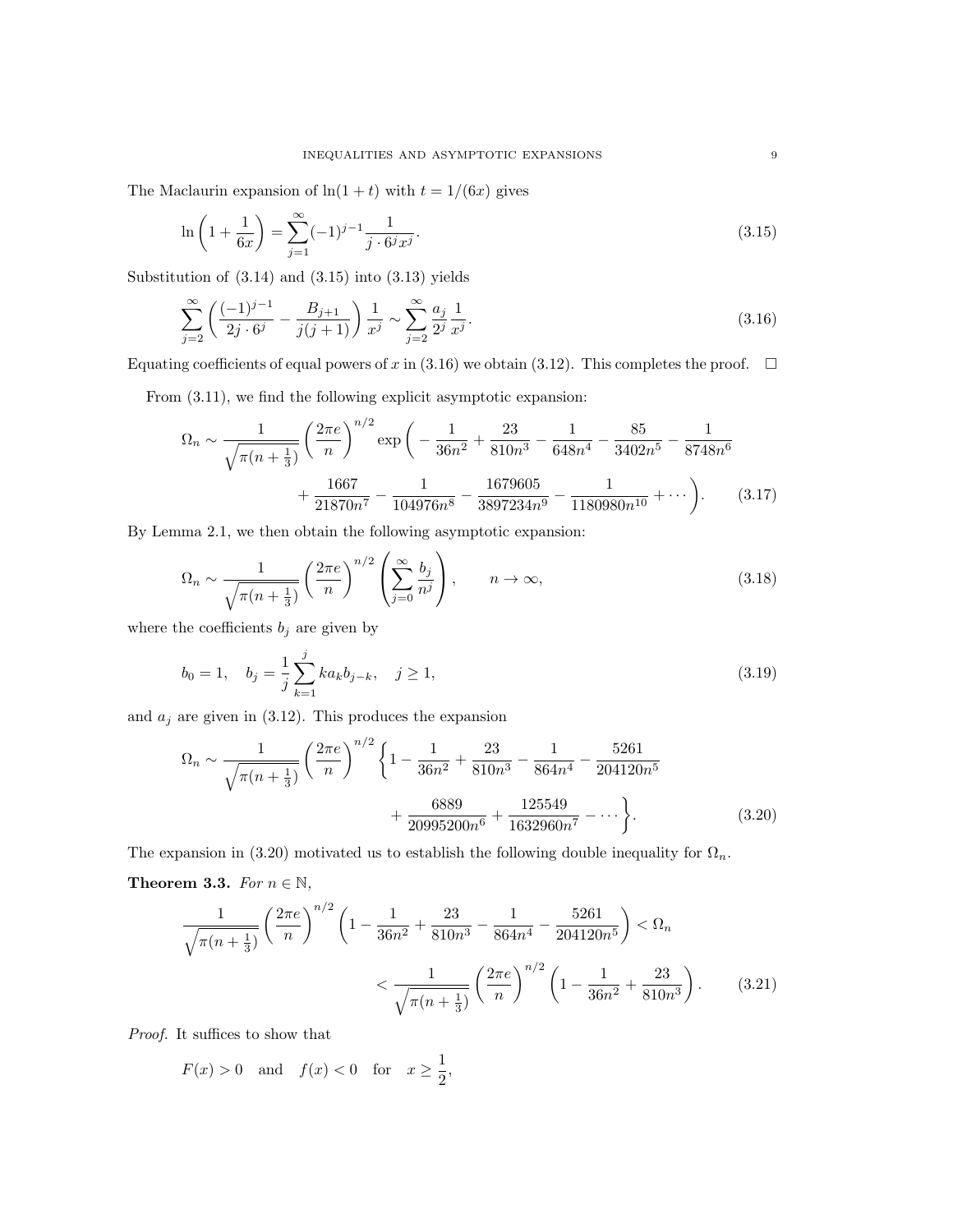where

$$
F(x) = x \ln x - x + \ln(\sqrt{2\pi x}) - \ln \Gamma(x+1) + \frac{1}{2} \ln\left(1 + \frac{1}{6x}\right)
$$

$$
- \ln\left(1 - \frac{1}{36(2x)^2} + \frac{23}{810(2x)^3} - \frac{1}{864(2x)^4} - \frac{5261}{204120(2x)^5}\right)
$$

and

$$
f(x) = x \ln x - x + \ln(\sqrt{2\pi x}) - \ln \Gamma(x+1) + \frac{1}{2} \ln\left(1 + \frac{1}{6x}\right)
$$

$$
- \ln\left(1 - \frac{1}{36(2x)^2} + \frac{23}{810(2x)^3}\right).
$$

Differentiating  $f(x)$  and applying the left-hand side of (2.7), we obtain that for  $x \ge 1/2$ ,

$$
f'(x) = \ln x + \frac{1}{2x} - \psi(x+1) - \frac{6480x^3 - 693x - 115 + 1080x^2}{2x(6x+1)(6480x^3 - 45x + 23)}
$$
  
> 
$$
\frac{1}{12x^2} - \frac{1}{120x^4} - \frac{6480x^3 - 693x - 115 + 1080x^2}{2x(6x+1)(6480x^3 - 45x + 23)}
$$
  
= 
$$
\frac{1350x^3 + 500x^2 - 93x - 23}{120x^4(6x+1)(6480x^3 - 45x + 23)} > 0.
$$

Hence,  $f(x)$  is strictly increasing for  $x \geq 1/2$ , and we have

$$
f(x) < \lim_{t \to \infty} f(t) = 0
$$
 for  $x \ge \frac{1}{2}$ .

Differentiating  $F(x)$  and applying the right-hand side of (2.7), we obtain that for  $x \ge 1/2$ ,

$$
F'(x) = \ln x + \frac{1}{2x} - \psi(x+1)
$$
  
\n
$$
- \frac{3(4354560x^5 - 465696x^3 - 62160x^2 + 212645x + 31566 + 725760x^4)}{2x(6x+1)(13063680x^5 - 90720x^3 + 46368x^2 - 945x - 10522)}
$$
  
\n
$$
< \frac{1}{12x^2} - \frac{1}{120x^4} + \frac{1}{252x^6}
$$
  
\n
$$
- \frac{3(4354560x^5 - 465696x^3 - 62160x^2 + 212645x + 31566 + 725760x^4)}{2x(6x+1)(13063680x^5 - 90720x^3 + 46368x^2 - 945x - 10522)}
$$
  
\n
$$
= -\frac{P_5(x-\frac{1}{2})}{2520x^6(6x+1)Q_5(x-\frac{1}{2})},
$$

where

$$
P_5(x) = \frac{9402445}{16} + \frac{29999799}{8}x + 14897652x^2 + 28984704x^3 + 23697723x^4 + 6076098x^5,
$$

$$
Q_5(x) = \frac{794995}{2} + 4059783x + 16239888x^2 + 32568480x^3 + 32659200x^4 + 13063680x^5.
$$

Hence,  $F'(x) < 0$  for  $x \ge 1/2$ . So,  $F(x)$  is strictly decreasing for  $x \ge 1/2$ , and we have

$$
F(x) > \lim_{t \to \infty} f(t) = 0 \quad \text{for} \quad x \ge \frac{1}{2}.
$$

This completes the proof.  $\Box$ 

$$
10\quad
$$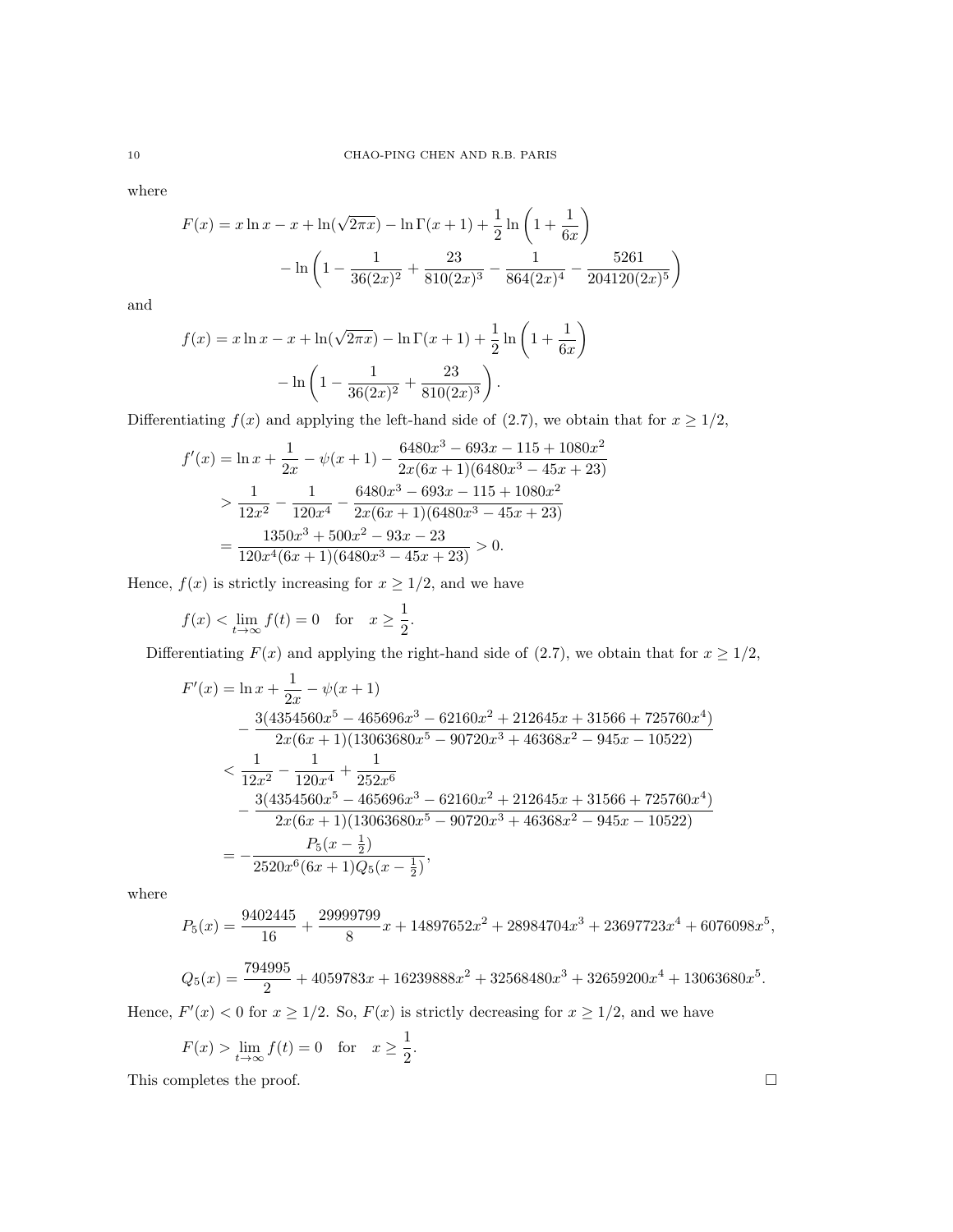Mortici [24, Theorem 3] improved (1.11) and obtained the following double inequality, for every integer  $n\geq 3$  on the left-hand side and  $n\geq 1$  on the right-hand side:

$$
\frac{(2\pi e/n)^{n/2}}{\sqrt{\pi \left(n + \frac{1}{3} + \frac{1}{18n} - \frac{31}{810n^2}\right)}} < \Omega_n < \frac{(2\pi e/n)^{n/2}}{\sqrt{\pi \left(n + \frac{1}{3} + \frac{1}{18n} - \frac{31}{810n^2} - \frac{139}{9720n^3}\right)}}.
$$
(3.22)

This last inequality implies

$$
\Omega_n = \frac{(2\pi e/n)^{n/2}}{\sqrt{\pi \left(n + \frac{1}{3} + \frac{1}{18n} - \frac{31}{810n^2} + O\left(\frac{1}{n^3}\right)\right)}}.
$$
\n(3.23)

If we now define  $v_n$  by the equality

$$
\Omega_n = \frac{1}{\sqrt{\pi (n + v_n)}} \left(\frac{2\pi e}{n}\right)^{n/2},\tag{3.24}
$$

we find  $v_n = \theta(n/2)$ , where

$$
\theta(x) = 2x \left\{ \left( \frac{\Gamma(x+1)}{\sqrt{2\pi x} (x/e)^x} \right)^2 - 1 \right\}.
$$
\n(3.25)

Theorem 3.4 presents the asymptotic expansion and inequality for  $\theta(x)$ .

**Theorem 3.4.** (i) The function  $\theta(x)$  has the following asymptotic expansion:

$$
\theta(x) \sim \sum_{j=0}^{\infty} \frac{c_j}{x^j}, \qquad x \to \infty,
$$
\n(3.26)

with the coefficients  $c_j$  given by

$$
c_j = 2\lambda_{j+1}, \qquad j \in \mathbb{N}_0,\tag{3.27}
$$

where

$$
\lambda_0 = 1, \quad \lambda_j = \frac{1}{j} \sum_{k=1}^j \frac{2B_{k+1}}{k+1} \lambda_{j-k}, \qquad j \in \mathbb{N}.
$$
\n(3.28)

Namely,

$$
\theta(x) \sim \frac{1}{3} + \frac{1}{36x} - \frac{31}{3240x^2} - \frac{139}{77760x^3} + \frac{9871}{3265920x^4} + \frac{324179}{587865600x^5} - \frac{8225671}{3527193600x^6} - \frac{69685339}{169305292800x^7} + \frac{1674981058019}{502836719616000x^8} + \frac{24279707153761}{42238284447744000x^9} - \cdots \tag{3.29}
$$

(ii) For  $x > 0$  and  $m \in \mathbb{N}_0$ ,

$$
2x \left\{ \exp\left(\sum_{j=1}^{2m} \frac{B_{2j}}{j(2j-1)x^{2j-1}}\right) - 1 \right\} < \theta(x) < 2x \left\{ \exp\left(\sum_{j=1}^{2m+1} \frac{B_{2j}}{j(2j-1)x^{2j-1}}\right) - 1 \right\}.
$$
\n(3.30)

*Proof.* It follows from  $[9, (3.6)]$  that

$$
\left(\frac{\Gamma(x+1)}{\sqrt{2\pi x}\left(x/e\right)^x}\right)^2 \sim \sum_{j=0}^{\infty} \lambda_j x^{-j}, \qquad x \to \infty,
$$
\n(3.31)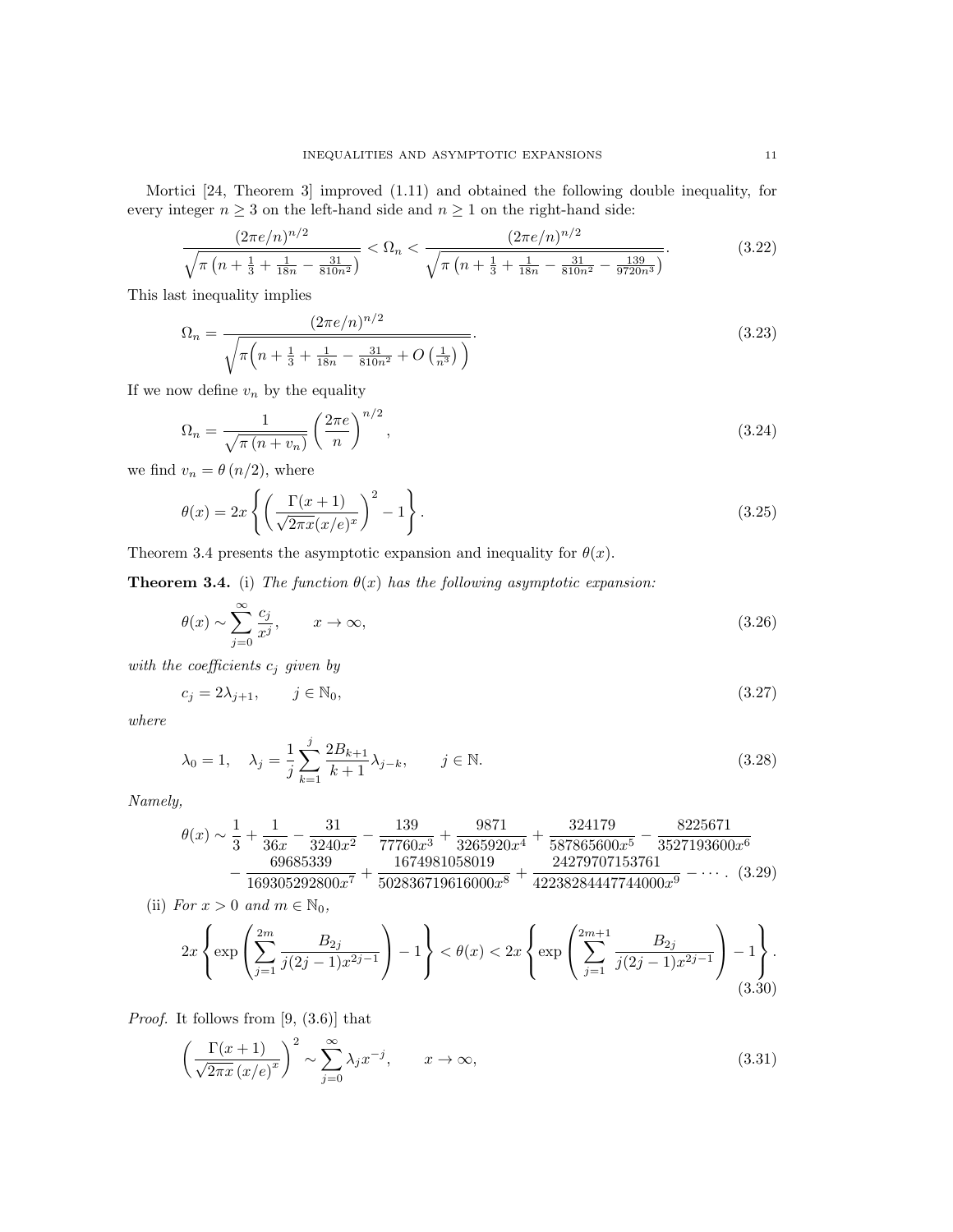with the coefficients  $\lambda_j$  given by

$$
\lambda_0 = 1, \quad \lambda_j = \frac{1}{j} \sum_{k=1}^j \frac{2B_{k+1}}{k+1} \lambda_{j-k}, \qquad j \ge 1.
$$

Combination of  $(3.25)$  and  $(3.31)$  then gives  $(3.26)$ .

Write  $(2.4)$  as

$$
\exp\left(\sum_{j=1}^{2m} \frac{B_{2j}}{j(2j-1)x^{2j-1}}\right) < \left(\frac{\Gamma(x+1)}{\sqrt{2\pi x}(x/e)^x}\right)^2 < \exp\left(\sum_{j=1}^{2m+1} \frac{B_{2j}}{j(2j-1)x^{2j-1}}\right). \tag{3.32}
$$

Combination of  $(3.25)$  and  $(3.32)$  then gives  $(3.30)$ . This completes the proof.

**Corollary 3.1.** (i) The sequence  $v_n = \theta(n/2)$  has the following asymptotic expansion:

$$
v_n \sim \sum_{j=0}^{\infty} \frac{d_j}{n^j}, \qquad n \to \infty,
$$
\n(3.33)

with the coefficients  $d_i$  given by

$$
d_j = 2^{j+1} \lambda_{j+1}, \qquad j \in \mathbb{N}_0,
$$

where  $\lambda_j$  are given in (3.28). Namely,

$$
v_n \sim \frac{1}{3} + \frac{1}{18n} - \frac{31}{810n^2} - \frac{139}{9720n^3} + \frac{9871}{204120n^4} + \frac{324179}{18370800n^5} - \frac{8225671}{55112400n^6} - \frac{69685339}{1322697600n^7} + \frac{1674981058019}{1964205936000n^8} + \frac{24279707153761}{82496649312000n^9} - \dots
$$
\n(3.34)

(ii) For  $n \in \mathbb{N}$  and  $m \in \mathbb{N}_0$ , we have

$$
n \exp\left(\sum_{j=1}^{2m} \frac{2^{2j-1} B_{2j}}{j(2j-1)n^{2j-1}}\right) < n + v_n < n \exp\left(\sum_{j=1}^{2m+1} \frac{2^{2j-1} B_{2j}}{j(2j-1)n^{2j-1}}\right). \tag{3.35}
$$

It follows from (3.24) and (3.33) that

$$
\Omega_n \sim \frac{\left(2\pi e/n\right)^{n/2}}{\sqrt{\pi \left(n + \sum_{j=0}^{\infty} \frac{d_j}{n^j}\right)}}
$$
\n(3.36)

which develops (3.23) to produce a complete asymptotic expansion.

From (3.24) and (3.35) we see that for  $n \in \mathbb{N}$  and  $m \in \mathbb{N}_0$ ,

$$
\frac{\left(2\pi e/n\right)^{n/2}}{\sqrt{\pi n \exp\left(\sum_{j=1}^{2m+1} \frac{2^{2j-1}B_{2j}}{j(2j-1)n^{2j-1}}\right)}} < \Omega_n < \frac{\left(2\pi e/n\right)^{n/2}}{\sqrt{\pi n \exp\left(\sum_{j=1}^{2m} \frac{2^{2j-1}B_{2j}}{j(2j-1)n^{2j-1}}\right)}}.
$$
(3.37)

In particular, the choice  $m = 1$  on the left-hand side and  $m = 2$  on the right-hand side yields

$$
\frac{\left(2\pi e/n\right)^{n/2}}{\sqrt{\pi n \exp\left(\frac{1}{3n} - \frac{2}{45n^3} + \frac{16}{315n^5}\right)}} < \Omega_n < \frac{\left(2\pi e/n\right)^{n/2}}{\sqrt{\pi n \exp\left(\frac{1}{3n} - \frac{2}{45n^3} + \frac{16}{315n^5} - \frac{16}{105n^7}\right)}}\tag{3.38}
$$

for  $n \in \mathbb{N}$ .

The inequalities (3.38) are sharper than the inequalities (3.22) for  $n \geq 4$ .

Based on the formula (3.1) we now establish a sharp inequality for  $\Omega_n$ .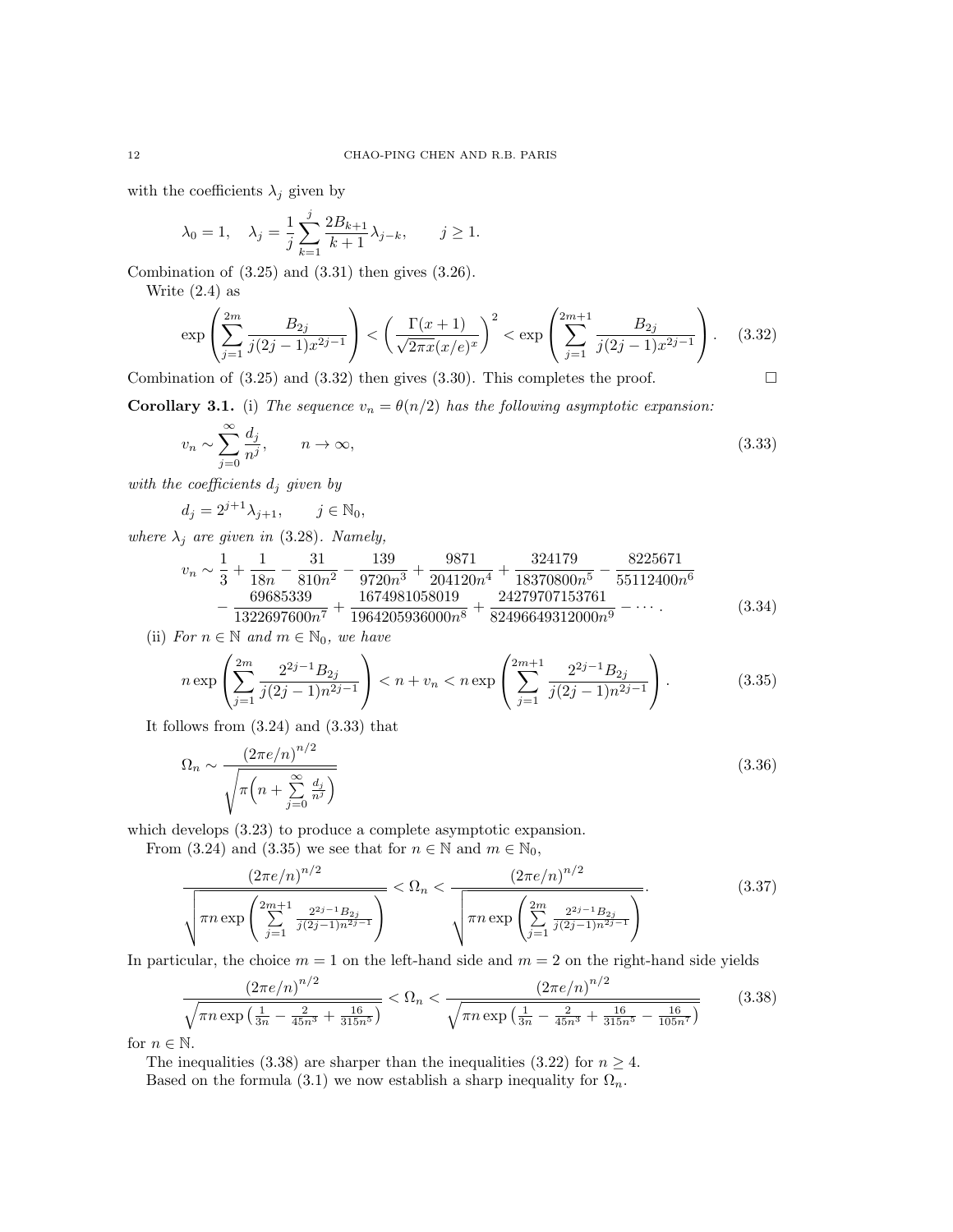**Theorem 3.5.** For  $n \in \mathbb{N}$ , we have

$$
\frac{1}{\sqrt{n\pi}}\left(\frac{2\pi e}{n}\right)^{n/2}\left(1-\frac{1}{6n+p}\right) < \Omega_n \le \frac{1}{\sqrt{n\pi}}\left(\frac{2\pi e}{n}\right)^{n/2}\left(1-\frac{1}{6n+q}\right) \tag{3.39}
$$

with the best possible constants

$$
p = \frac{1}{2} \quad and \quad q = \frac{6\sqrt{2} - 5\sqrt{e}}{\sqrt{e} - \sqrt{2}} = 1.03056322\ldots
$$
\n(3.40)

Proof. If we write (3.39) as

$$
p < x_n \le q, \qquad x_n = \left(1 - \frac{\Omega_n}{\frac{1}{\sqrt{n\pi}} \left(\frac{2\pi e}{n}\right)^{n/2}}\right)^{-1} - 6n,
$$

we find that

$$
x_1 = \frac{6\sqrt{2} - 5\sqrt{e}}{\sqrt{e} - \sqrt{2}}
$$
 and  $\lim_{n \to \infty} x_n = \frac{1}{2}$ . (3.41)

The limit in (3.41) is obtained by using the asymptotic expansion (3.1).

In order prove Theorem 3.5, it suffices to show that the sequence  $\{x_n\}$  is strictly decreasing for  $n \geq 1$ . The monotonicity property of  $\{x_n\}$  is obtained by considering the function  $U(x)$  defined by

$$
U(x) = \frac{1}{1 - V(x)} - 12x,
$$

where  $V(x)$  is given in (3.2). Differentiating  $U(x)$  and applying (3.4) and (3.8), we obtain that for  $x \geq 2$ ,

$$
-(1 - V(x))^{2}U'(x) = 12(1 - V(x))^{2} - V'(x)
$$
  
\n
$$
> 12\left(\frac{1}{12x} - \frac{1}{288x^{2}} - \frac{139}{51840x^{3}}\right)^{2}
$$
  
\n
$$
- \left(\frac{1}{12x^{2}} - \frac{1}{144x^{3}} - \frac{139}{17280x^{4}} + \frac{571}{622080x^{5}} + \frac{163879}{41803776x^{6}}\right)
$$
  
\n
$$
= \frac{19066289 + 33264000(x - 2) + 8860320(x - 2)^{2}}{3135283200x^{6}} > 0.
$$

Hence,  $U(x)$  is strictly decreasing for  $x \geq 2$ . We then obtain that the sequence  $\{x_n\} = \{U(n/2)\}$ is strictly decreasing for  $n \geq 4$ .

Direct computation yields

 $x_1 = 1.030563...$ ,  $x_2 = 0.843071...$   $x_3 = 0.748041...$   $x_4 = 0.692684...$ 

Consequently, the sequence  $\{x_n\}$  is strictly decreasing for all  $n \geq 1$ . This completes the proof.  $\Box$ 

4. ASYMPTOTICS AND INEQUALITIES FOR 
$$
\frac{\Omega_{n-1}}{\Omega_n}
$$
 AND  $\frac{\Omega_n}{\Omega_{n-1} + \Omega_{n+1}}$ 

It is easy to see that

$$
\frac{\Omega_{n-1}}{\Omega_n} = \frac{\Gamma\left(\frac{n}{2} + 1\right)}{\sqrt{\pi}\Gamma\left(\frac{n}{2} + \frac{1}{2}\right)}, \qquad \frac{\Omega_n}{\Omega_{n-1} + \Omega_{n+1}} = \frac{\sqrt{\pi}(n+1)\Gamma\left(\frac{n}{2} + \frac{1}{2}\right)}{(n+1+2\pi)\Gamma\left(\frac{n}{2} + 1\right)}.\tag{4.1}
$$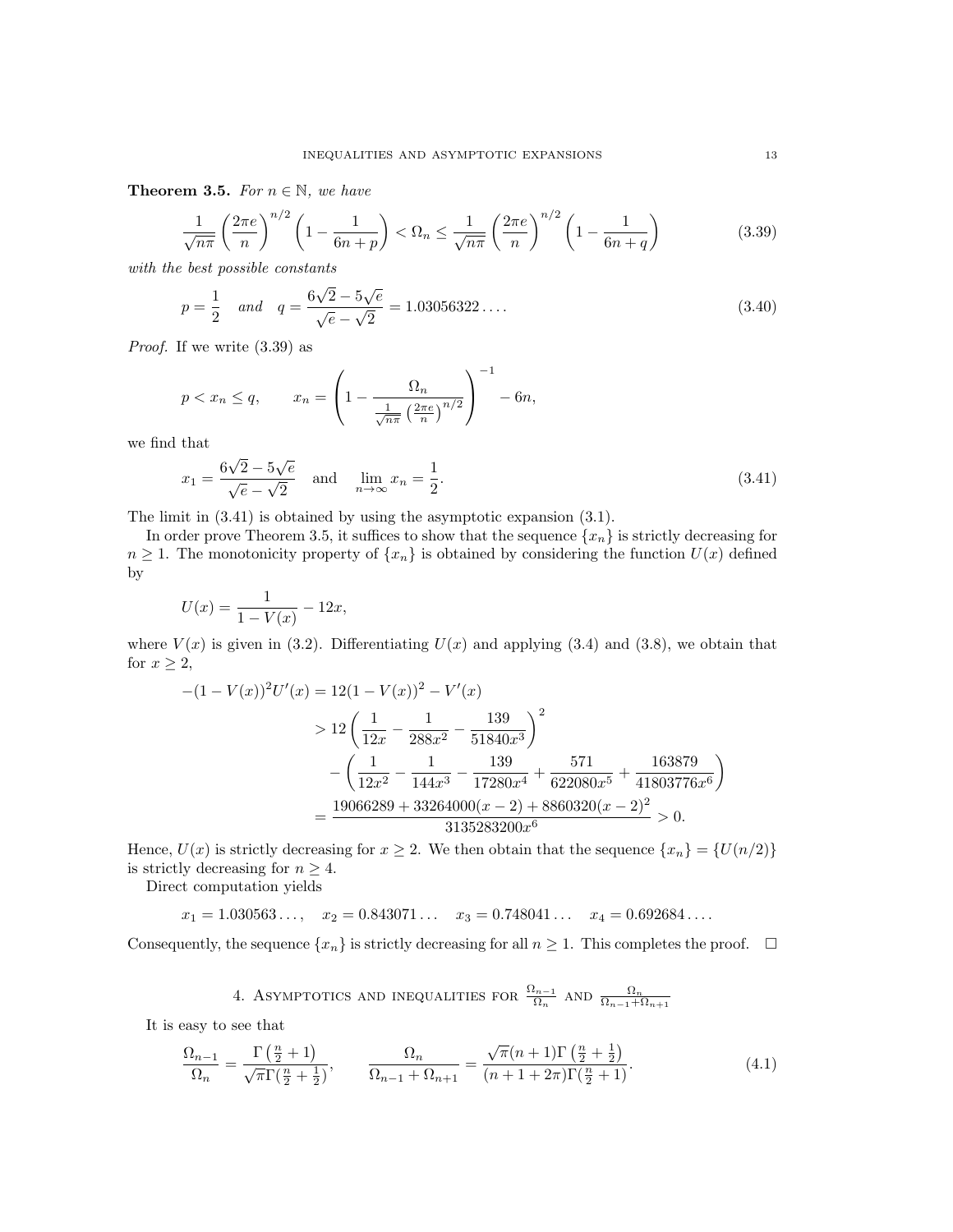The asymptotic expansion of these two ratios follows immediately from the well-known expansion for the ratio of two gamma functions [25, p. 141]

$$
\frac{\Gamma(z+a)}{\Gamma(z+b)} \sim z^{a-b} \sum_{k=0}^{\infty} {a-b \choose k} B_k^{(a-b+1)}(a) z^{-a} \qquad (z \to \infty, \quad |\arg z| < \pi),
$$

where  $B_k^{(\nu)}$  $\binom{v}{k}(x)$  denote the generalized Bernoulli polynomials defined by

$$
\left(\frac{t}{e^t - 1}\right)^{\nu} e^{xt} = \sum_{k=0}^{\infty} B_k^{(\nu)}(x) \frac{t^k}{k!}, \qquad |t| < 2\pi. \tag{4.2}
$$

Hence we obtain the expansions

$$
\frac{\Omega_{n-1}}{\Omega_n} \sim \sqrt{\frac{n}{2\pi}} \sum_{k=0}^{\infty} {\binom{1/2}{k}} B_k^{(3/2)}(1) {\binom{2}{n}}^k
$$
  
=  $\sqrt{\frac{n}{2\pi}} \left\{ 1 + \frac{1}{4n} + \frac{1}{32n^2} - \frac{5}{128n^3} - \frac{21}{2048n^4} + \frac{399}{8192n^5} + \frac{869}{65536n^6} - \frac{39325}{262144n^7} - \frac{334477}{8388608n^8} + \cdots \right\}$  (4.3)

and

$$
\frac{\Omega_n}{\Omega_{n-1} + \Omega_{n+1}} \sim \frac{n+1}{n+1+2\pi} \sqrt{\frac{2\pi}{n}} \sum_{k=0}^{\infty} {\binom{-1/2}{k}} B_k^{(1/2)} \left(\frac{1}{2}\right) {\binom{2}{n}}^k
$$
\n
$$
= \frac{n+1}{n+1+2\pi} \sqrt{\frac{2\pi}{n}} \left\{ 1 - \frac{1}{4n} + \frac{1}{32n^2} + \frac{5}{128n^3} - \frac{21}{2048n^4} - \frac{399}{8192n^5} + \cdots \right\} \tag{4.4}
$$

.

Formula (4.3) was presented by Mortici in [24, Theorem 8].

Upper and lower bounds for the ratio  $\Omega_{n-1}/\Omega_n$  can be obtained by replacement of x by  $n/2$ in (2.12) to find

$$
\sqrt{\frac{n}{2\pi}} \exp\left(\sum_{j=1}^{2m} \frac{(2^{2j} - 1)B_{2j}}{2j(2j - 1)n^{2j - 1}}\right) < \frac{\Omega_{n-1}}{\Omega_n} < \sqrt{\frac{n}{2\pi}} \exp\left(\sum_{j=1}^{2m+1} \frac{(2^{2j} - 1)B_{2j}}{2j(2j - 1)n^{2j - 1}}\right). \tag{4.5}
$$

Mortici [24, Theorem 7] established the following inequality:

$$
\sqrt{\frac{n}{2\pi}} \exp\left(\frac{1}{4n} - \frac{1}{24n^3} + \frac{1}{20n^5} - \frac{17}{112n^7}\right) < \frac{\Omega_{n-1}}{\Omega_n} \\
&< \sqrt{\frac{n}{2\pi}} \exp\left(\frac{1}{4n} - \frac{1}{24n^3} + \frac{1}{20n^5} - \frac{17}{112n^7} + \frac{31}{36n^9}\right), \qquad n \in \mathbb{N}.\tag{4.6}
$$

We observe that the choice  $m = 2$  in (4.5) yields (4.6).

Based on (4.3), Mortici [24, Theorem 9] established the following inequality:

$$
\sqrt{\frac{n}{2\pi}} \left( 1 + \frac{1}{4n} + \frac{1}{32n^2} - \frac{5}{128n^3} - \frac{21}{2048n^4} + \frac{399}{8192n^5} \right) < \frac{\Omega_{n-1}}{\Omega_n}
$$
\n
$$
\left( \sqrt{\frac{n}{2\pi}} \left( 1 + \frac{1}{4n} + \frac{1}{32n^2} - \frac{5}{128n^3} - \frac{21}{2048n^4} + \frac{399}{8192n^5} + \frac{869}{65536n^6} \right), \quad n \in \mathbb{N}. \tag{4.7}
$$

**Remark 4.1.** The left-hand side of (4.6) is sharper than the left-hand side of (4.7) for  $n \ge 10$ . The right-hand side of (4.6) is sharper than the right-hand side of (4.7) for  $n \geq 3$ .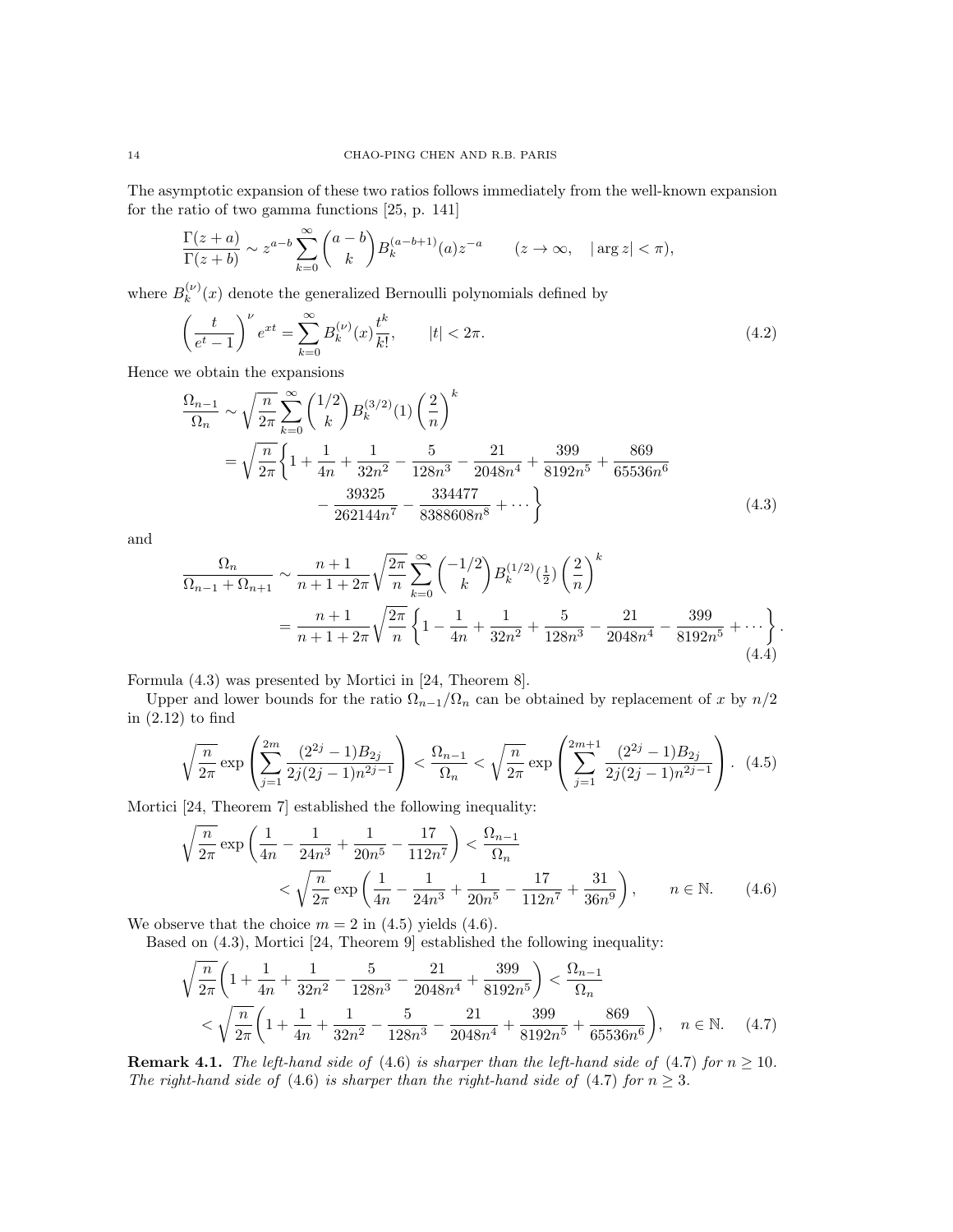Replacement of x by  $n/2$  in  $(2.12)$  yields

$$
\sqrt{\frac{2}{n}} \exp\left(-\sum_{j=1}^{2m} \frac{(2^{2j}-1)B_{2j}}{2j(2j-1)n^{2j-1}}\right) > \frac{\Gamma(\frac{n}{2}+\frac{1}{2})}{\Gamma(\frac{n}{2}+1)} > \sqrt{\frac{2}{n}} \exp\left(-\sum_{j=1}^{2m+1} \frac{(2^{2j}-1)B_{2j}}{2j(2j-1)n^{2j-1}}\right)
$$
\n(4.8)

for  $n \in \mathbb{N}$  and  $m \in \mathbb{N}_0$ . We then find form (4.1) and (4.8) that, for  $n \in \mathbb{N}$  and  $m \in \mathbb{N}_0$ ,

$$
\frac{n+1}{n+1+2\pi} \sqrt{\frac{2\pi}{n}} \exp\left(-\sum_{j=1}^{2m+1} \frac{(2^{2j}-1)B_{2j}}{2j(2j-1)n^{2j-1}}\right) < \frac{\Omega_n}{\Omega_{n-1} + \Omega_{n+1}}
$$

$$
< \frac{n+1}{n+1+2\pi} \sqrt{\frac{2\pi}{n}} \exp\left(-\sum_{j=1}^{2m} \frac{(2^{2j}-1)B_{2j}}{2j(2j-1)n^{2j-1}}\right).
$$
(4.9)

In particular, the choice  $m = 0$  on the left-hand side and  $m = 1$  on the right-hand side yields

$$
\frac{n+1}{n+1+2\pi} \sqrt{\frac{2\pi}{n}} \exp\left(-\frac{1}{4n}\right) < \frac{\Omega_n}{\Omega_{n-1} + \Omega_{n+1}} < \frac{n+1}{n+1+2\pi} \sqrt{\frac{2\pi}{n}} \exp\left(-\frac{1}{4n} + \frac{1}{24n^3}\right) \tag{4.10}
$$

for  $n \in \mathbb{N}$ .

Mortici [24, Theorem 12] improved the bounds in  $(1.9)$  and  $(1.10)$  as follows:

$$
\sqrt{\frac{2\pi}{n+4\pi+\frac{1}{2}}+\varepsilon_1(n)} < \frac{\Omega_n}{\Omega_{n-1}+\Omega_{n+1}} < \sqrt{\frac{2\pi}{n+4\pi+\frac{1}{2}}+\varepsilon_2(n)},
$$
\n(4.11)

where

$$
\varepsilon_1(n) = -\frac{\frac{1}{4}\pi - 4\pi^2 + 8\pi^3}{n^3}
$$
 and  $\varepsilon_2(n) = \varepsilon_1(n) + \frac{\frac{3}{8}\pi - 7\pi^2 - 12\pi^3 + 64\pi^4}{n^4}$ .

We remark that the left-hand side of  $(4.11)$  holds for  $n \geq 10$ , because

$$
\frac{2\pi}{n+4\pi+\frac{1}{2}} + \varepsilon_1(n) \begin{cases} < 0, & 1 \le n \le 9, \\ > 0, & n \ge 10. \end{cases}
$$

The right-hand side of  $(4.11)$  is valid for all  $n \in \mathbb{N}$ .

Remark 4.2. The inequalities (4.10) are sharper than the inequalities (4.11) and, moreover, (4.10) is valid for all  $n \in \mathbb{N}$  and has a simple form.

Noting that

$$
\exp\left(-\frac{1}{4n}\right) > 1 - \frac{1}{4n} \quad \text{and} \quad \exp\left(-\frac{1}{4n} + \frac{1}{24n^3}\right) < \left(1 - \frac{1}{4n} + \frac{1}{32n^2} + \frac{5}{128n^3}\right)
$$

holds for  $n \in \mathbb{N}$ , we obtain the following alternative form of the double inequality in (4.10):

$$
\frac{n+1}{n+1+2\pi} \sqrt{\frac{2\pi}{n}} \left( 1 - \frac{1}{4n} \right) < \frac{\Omega_n}{\Omega_{n-1} + \Omega_{n+1}} \\
&< \frac{n+1}{n+1+2\pi} \sqrt{\frac{2\pi}{n}} \left( 1 - \frac{1}{4n} + \frac{1}{32n^2} + \frac{5}{128n^3} \right) \tag{4.12}
$$

for  $n \in \mathbb{N}$ .

The following theorem presents a sharp inequality for  $\Omega_n/(\Omega_{n-1} + \Omega_{n+1})$ .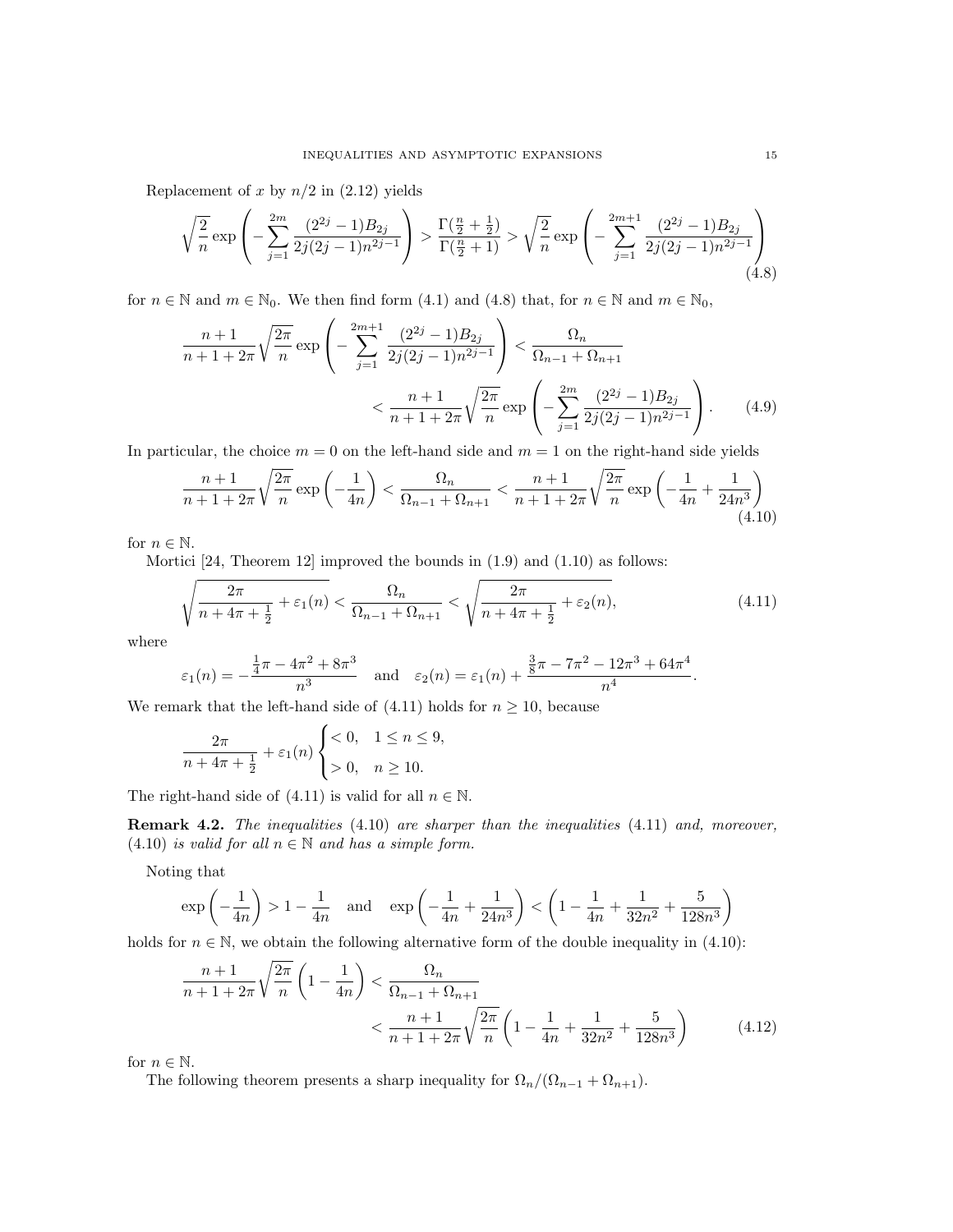**Theorem 4.1.** For  $n \in \mathbb{N}$ , we have

$$
\frac{n+1}{n+1+2\pi} \sqrt{\frac{2\pi}{n+\frac{\pi}{2}-1}} \le \frac{\Omega_n}{\Omega_{n-1} + \Omega_{n+1}} < \frac{n+1}{n+1+2\pi} \sqrt{\frac{2\pi}{n+\frac{1}{2}}}.
$$
\n(4.13)

The constants  $\frac{\pi}{2} - 1 = 0.5707963...$  and  $\frac{1}{2}$  are the best possible.

Proof. First, we establish the left-hand inequality of (4.13). Elementary calculations show that this is valid for  $n = 1$  and  $n = 2$ . We now prove that the left-hand inequality of (4.13) holds for  $n \geq 3$ . It suffices to show by appeal to (4.12) that

$$
\frac{1}{\sqrt{n}}\left(1-\frac{1}{4n}\right) > \frac{1}{\sqrt{n+c}} \quad \text{with} \quad c = \frac{\pi}{2} - 1.
$$

We find, for  $n \geq 3$ ,

$$
\left(\frac{1}{\sqrt{n}}\left(1-\frac{1}{4n}\right)\right)^2 - \frac{1}{n+c} = \frac{121c - 69 + (88c - 47)(n-3) + (16c - 8)(n-3)^2}{16n^3(n+c)} > 0.
$$

This proves the left-hand inequality of  $(4.13)$  for  $n \geq 1$ .

We now establish the right-hand inequality of (4.13). Elementary calculations show that this is valid for  $n = 1$ . We now prove that the right-hand inequality of (4.13) holds for  $n \geq 2$ . It suffices to show by a similar appeal to (4.12) that

$$
\frac{1}{\sqrt{n}}\left(1-\frac{1}{4n}+\frac{1}{32n^2}+\frac{5}{128n^3}\right) < \frac{1}{\sqrt{n+\frac{1}{2}}}.
$$

We find, for  $n \geq 2$ , that

$$
\left(\frac{1}{\sqrt{n}}\left(1-\frac{1}{4n}+\frac{1}{32n^2}+\frac{5}{128n^3}\right)\right)^2 - \frac{1}{n+\frac{1}{2}}
$$
  
=  $-\frac{1}{16384n^7(2n+1)}\left(62899+192422(n-2)+227104(n-2)^2+130656(n-2)^3\right)$   
+  $36864(n-2)^4+4096(n-2)^5$   $) < 0.$ 

This proves the right-hand inequality of (4.13) for  $n \geq 1$ .

If we write  $(4.13)$  as

$$
\frac{\pi}{2} - 1 \ge y_n > \frac{1}{2}, \qquad y_n = 2\pi \left( \frac{n+1+2\pi}{n+1} \frac{\Omega_n}{\Omega_{n-1} + \Omega_{n+1}} \right)^{-2} - n,
$$

we find that

$$
y_1 = \frac{\pi}{2} - 1
$$
 and  $\lim_{n \to \infty} y_n = \frac{1}{2}$ . (4.14)

The limit in (4.14) is obtained by using the asymptotic expansion (4.4). Hence, the inequality (4.13) holds for  $n \ge 1$ , and the constants  $\frac{\pi}{2} - 1$  and  $\frac{1}{2}$  are the best possible.

**Remark 4.3.** The inequalities (4.13) are sharper than the inequalities (1.9) and (1.10) for  $n \geq 3$ .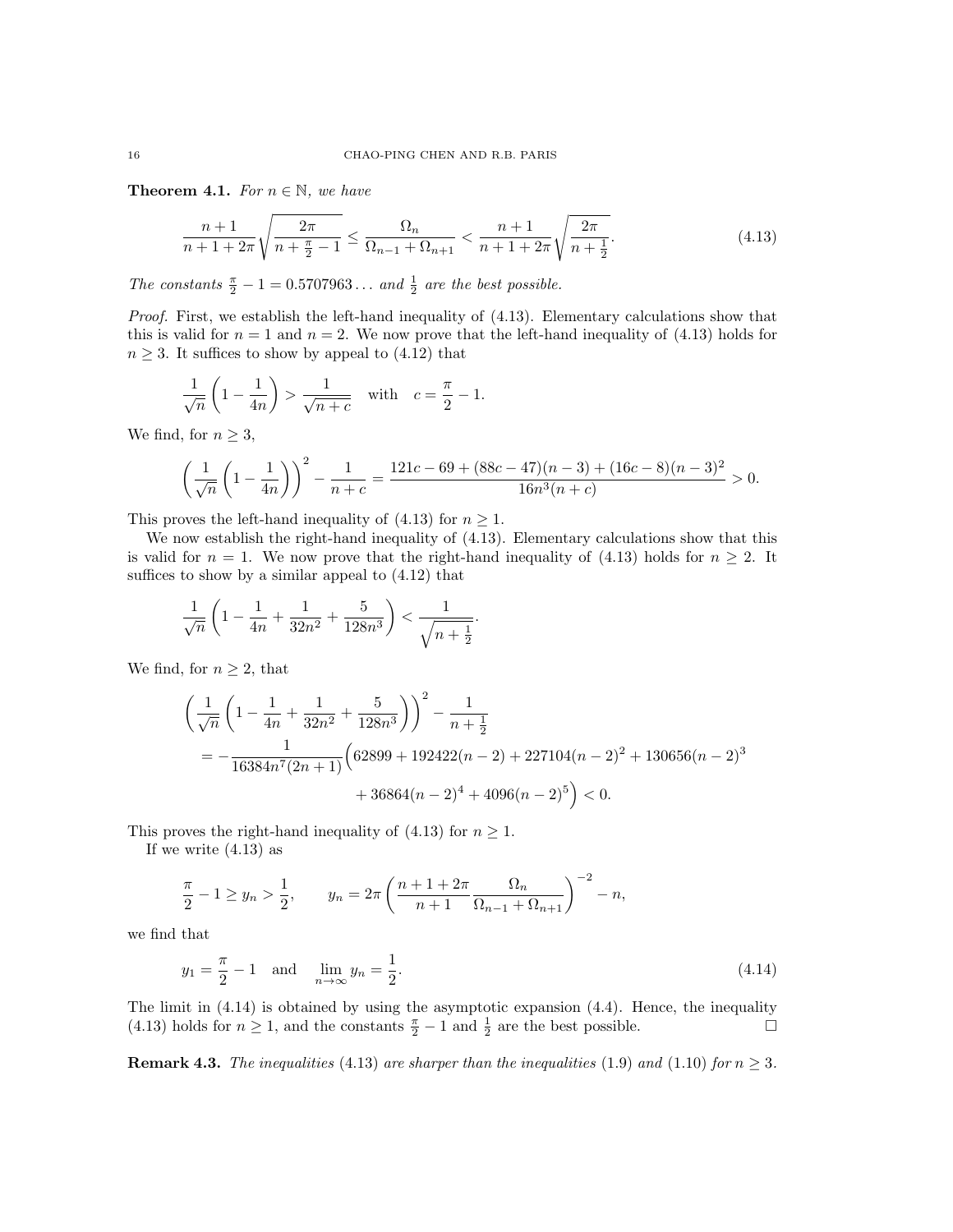5. ASYMPTOTICS AND INEQUALITIES FOR  $\Omega_n^{1/n}/\Omega_{n+1}^{1/(n+1)}$ 

It is easy to see that

$$
\frac{\Omega_n^{1/n}}{\Omega_{n+1}^{1/(n+1)}} = \frac{\Gamma(\frac{n}{2} + \frac{3}{2})^{1/(n+1)}}{\Gamma(\frac{n}{2} + 1)^{1/n}}.
$$

We first establish the asymptotic expansion for  $\Gamma(x+3/2)^{1/(2x+1)}/\Gamma(x+1)^{1/(2x)}$ .

Theorem 5.1. As  $x \to \infty$ , we have

$$
\frac{\Gamma\left(x+\frac{3}{2}\right)^{1/(2x+1)}}{\Gamma(x+1)^{1/(2x)}} \sim \left(\sqrt{2\pi x}\right)^{-\frac{1}{2x(2x+1)}} \exp\left\{\sum_{j=1}^{\infty} \frac{\mu_j}{x^j}\right\},\tag{5.1}
$$

with the coefficients  $\mu_j$  given by  $\mu_1 = 1/4$  and

$$
\mu_j = (-1)^j \left\{ \frac{(-1)^{j+1} B_j}{2j(j-1)} - \frac{1}{2^{j+1}} + \sum_{k=0}^{j-2} \frac{k+2 - (2^{k+1}-1) B_{k+2}}{(k+1)(k+2)2^j} \right\} \qquad (j \ge 2). \tag{5.2}
$$

Proof. The logarithm of gamma function has asymptotic expansion (see [20, p. 32]):

$$
\ln \Gamma(x+t) \sim \left(x+t-\frac{1}{2}\right) \ln x - x + \frac{1}{2} \ln(2\pi) + \sum_{n=1}^{\infty} \frac{(-1)^{n+1} B_{n+1}(t)}{n(n+1)} \frac{1}{x^n}
$$
(5.3)

as  $x \to \infty$ , where  $B_n(t)$  denotes the Bernoulli polynomials defined by (4.2) with  $\nu = 1$ . Using  $(5.3)$ , we find as  $x \to \infty$ 

$$
\frac{1}{2x+1}\ln\Gamma\left(x+\frac{3}{2}\right) - \frac{1}{2x}\ln\Gamma(x+1) + \frac{1}{2x(2x+1)}\ln\sqrt{2\pi x}
$$
\n
$$
\sim \frac{1}{2x+1}\left\{(x+1)\ln x - x + \ln(\sqrt{2\pi}) + \sum_{j=1}^{\infty}\frac{(-1)^{j+1}B_{j+1}(3/2)}{j(j+1)}\frac{1}{x^j}\right\}
$$
\n
$$
-\frac{1}{2x}\left\{\left(x+\frac{1}{2}\right)\ln x - x + \ln(\sqrt{2\pi}) + \sum_{j=1}^{\infty}\frac{(-1)^{j+1}B_{j+1}(1)}{j(j+1)}\frac{1}{x^j}\right\}
$$
\n
$$
+\frac{1}{2x(2x+1)}\ln\sqrt{2\pi x}
$$
\n
$$
\sim \frac{1}{2x+1}\sum_{j=1}^{\infty}\frac{(-1)^{j+1}B_{j+1}(3/2)}{j(j+1)}\frac{1}{x^j} - \sum_{j=2}^{\infty}\frac{(-1)^jB_j(1)}{2j(j-1)}\frac{1}{x^j} + \frac{1}{2(2x+1)}.
$$
\n(5.4)

Noting that (when  $x \geq 1/2$ )

$$
\frac{1}{2x+1} = \frac{1}{2x} \sum_{j=0}^{\infty} (-1)^j \frac{1}{(2x)^j} = \sum_{j=1}^{\infty} (-1)^{j-1} \frac{1}{2^j x^j}
$$
(5.5)

holds, we obtain, as  $x \to \infty$ ,

$$
\frac{1}{2x+1} \sum_{j=1}^{\infty} \frac{(-1)^{j+1} B_{j+1}(3/2)}{j(j+1)} \frac{1}{x^j} \sim \sum_{j=1}^{\infty} \frac{(-1)^{j+1} B_{j+1}(3/2)}{j(j+1)} \frac{1}{x^j} \sum_{k=1}^{\infty} (-1)^{k-1} \frac{1}{2^k x^k}
$$

$$
\sim \sum_{j=2}^{\infty} \left\{ \sum_{k=0}^{j-2} \frac{(-1)^j B_{k+2}(3/2)}{(k+1)(k+2)2^{j-k-1}} \right\} \frac{1}{x^j}.
$$
(5.6)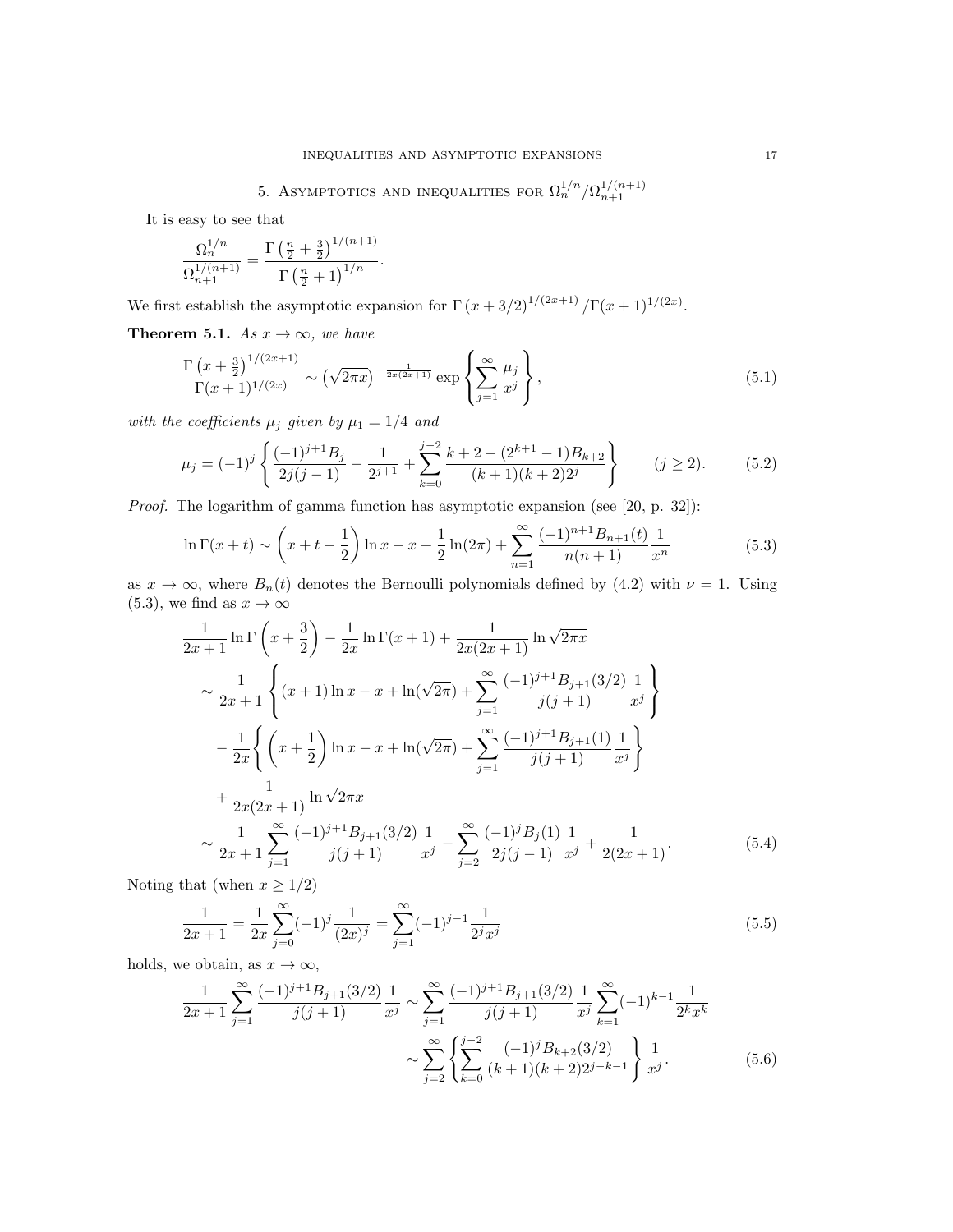Substitution of the expressions (5.5) and (5.6) into (5.4) then yields

$$
\frac{\Gamma(x+\frac{3}{2})^{1/(2x+1)}}{\Gamma(x+1)^{1/(2x)}} \sim (\sqrt{2\pi x})^{-\frac{1}{2x(2x+1)}} \exp\left\{\sum_{j=1}^{\infty} \frac{\mu_j}{x^j}\right\},\,
$$

with the coefficients  $\mu_j$  given by

$$
\mu_1 = \frac{1}{4}, \quad \mu_j = (-1)^j \left\{ -\frac{B_j(1)}{2j(j-1)} - \frac{1}{2^{j+1}} + \sum_{k=0}^{j-2} \frac{B_{k+2}(3/2)}{(k+1)(k+2)2^{j-k-1}} \right\} \quad \text{for} \quad j \ge 2.
$$
\n
$$
(5.7)
$$

Noting that

$$
B_n(x+1) - B_n(x) = nx^{n-1}
$$
,  $B_n(1) = (-1)^n B_n$ ,  $B_n(1/2) = -(1 - 2^{1-n})B_n$ 

holds (see [25, p. 590]), we find that (5.7) can be written as (5.2). This completes the proof.  $\Box$ 

From (5.1), we obtain the following explicit asymptotic expansion:

$$
\frac{\Gamma\left(x+\frac{3}{2}\right)^{1/(2x+1)}}{\Gamma(x+1)^{1/(2x)}} \sim \left(\sqrt{2\pi x}\right)^{-\frac{1}{2x(2x+1)}} \exp\left\{\frac{1}{4x} + \frac{1}{16x^2} - \frac{11}{96x^3} + \frac{31}{384x^4} - \frac{547}{11520x^5} + \frac{601}{23040x^6} - \frac{4691}{322560x^7} + \cdots \right\}.
$$
 (5.8)

Replacement of x by  $n/2$  in (5.8) yields

$$
\frac{\Omega_n^{1/n}}{\Omega_{n+1}^{1/(n+1)}} \sim \left(\sqrt{n\pi}\right)^{-\frac{1}{n(n+1)}} \exp\left\{\frac{1}{2n} + \frac{1}{4n^2} - \frac{11}{12n^3} + \frac{31}{24n^4} - \frac{547}{360n^5} + \frac{601}{360n^6} - \frac{4691}{2520n^7} + \cdots \right\}
$$
(5.9)

and, by Lemma 2.1, we finally obtain the following asymptotic expansion as  $n \to \infty$ :

$$
\frac{\Omega_n^{1/n}}{\Omega_{n+1}^{1/(n+1)}} \sim \left(\sqrt{n\pi}\right)^{-\frac{1}{n(n+1)}} \left\{ 1 + \frac{1}{2n} + \frac{3}{8n^2} - \frac{37}{48n^3} + \frac{115}{128n^4} - \frac{13781}{11520n^5} + \dots \right\}.
$$
 (5.10)

Formula (5.8) motivated us to establish the following double inequality for  $\Gamma(x+3/2)^{1/(2x+1)}/\Gamma(x+1/2x)$  $1)^{1/(2x)}$ .

Theorem 5.2. For  $x \geq 1/2$ ,

$$
\left(\sqrt{2\pi x}\right)^{-\frac{1}{2x(2x+1)}} \exp\left(\frac{1}{4x} + \frac{1}{16x^2} - \frac{11}{96x^3}\right) < \frac{\Gamma\left(x + \frac{3}{2}\right)^{1/(2x+1)}}{\Gamma(x+1)^{1/(2x)}} \\
&< \left(\sqrt{2\pi x}\right)^{-\frac{1}{2x(2x+1)}} \exp\left(\frac{1}{4x} + \frac{1}{16x^2} - \frac{11}{96x^3} + \frac{31}{384x^4}\right). \tag{5.11}
$$

*Proof.* In order prove the left-hand side of (5.11), it suffices to show that for  $x \ge 1/2$ ,

$$
\frac{1}{2x+1}\ln\left(x+\frac{1}{2}\right) + \frac{1}{2x+1}\ln\Gamma\left(x+\frac{1}{2}\right) - \frac{1}{2x}\ln\Gamma(x+1) + \frac{1}{2x(2x+1)}\ln\sqrt{2\pi x} - \left(\frac{1}{4x} + \frac{1}{16x^2} - \frac{11}{96x^3}\right) > 0;
$$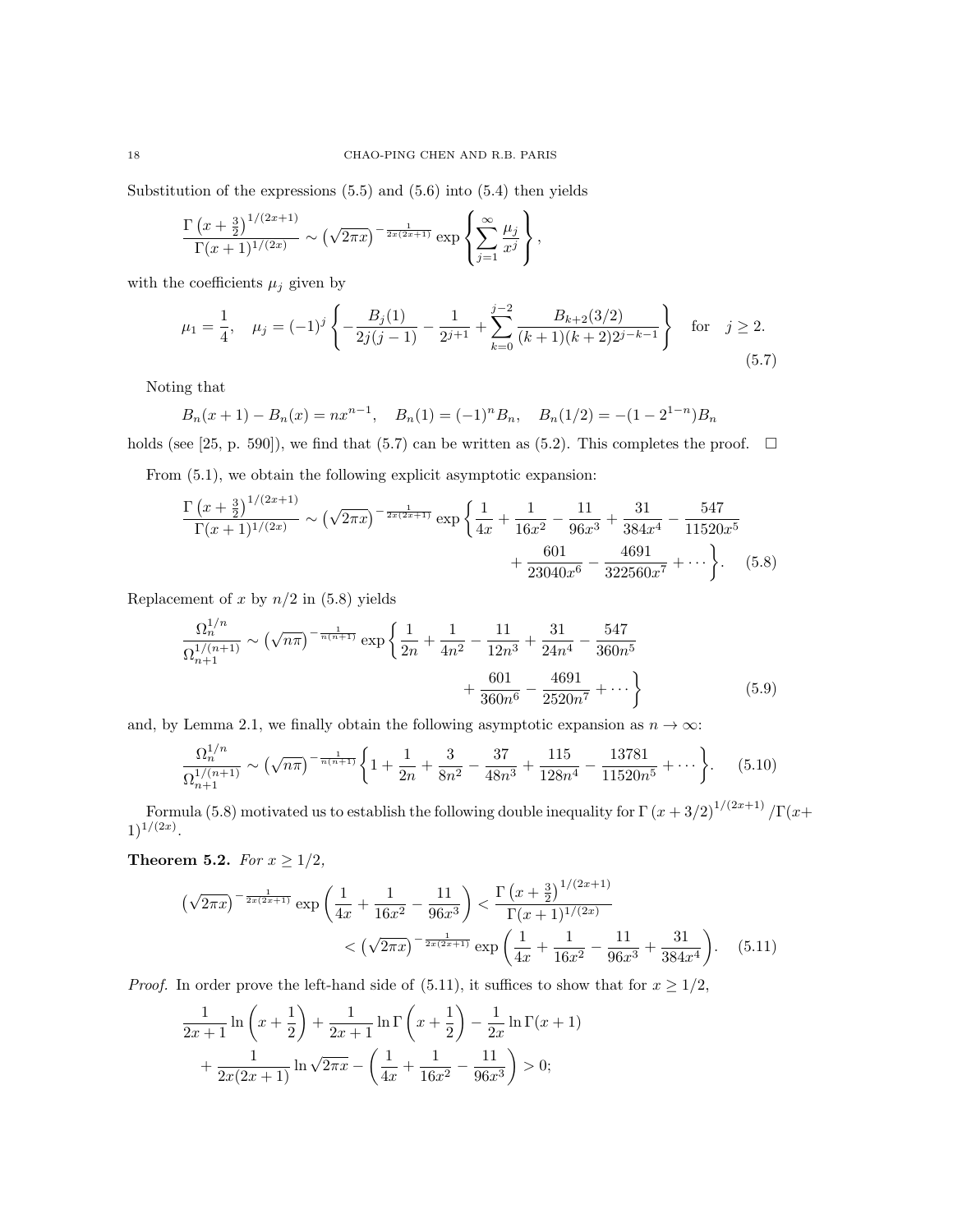that is,

$$
u(x) := \ln\left(x + \frac{1}{2}\right) - \ln\left(\frac{\Gamma(x+1)}{\Gamma(x+\frac{1}{2})}\right) - \frac{1}{2x}\left(\ln\Gamma(x+1) - \ln\sqrt{2\pi x}\right) - (2x+1)\left(\frac{1}{4x} + \frac{1}{16x^2} - \frac{11}{96x^3}\right) > 0.
$$

Similarly, to prove the right-hand side of (5.11), it suffices to show that for  $x \ge 1/2$ ,

$$
v(x) := \ln\left(x + \frac{1}{2}\right) - \ln\left(\frac{\Gamma(x+1)}{\Gamma(x+\frac{1}{2})}\right) - \frac{1}{2x}\left(\ln\Gamma(x+1) - \ln\sqrt{2\pi x}\right)
$$

$$
-(2x+1)\left(\frac{1}{4x} + \frac{1}{16x^2} - \frac{11}{96x^3} + \frac{31}{384x^4}\right) < 0.
$$

Using the inequalities (2.5) and (2.13), we obtain, for  $x\geq 1/2,$ 

$$
u(x) > \ln x + \ln\left(1 + \frac{1}{2x}\right) - \left(\frac{1}{2}\ln x + \frac{1}{8x} - \frac{1}{192x^3} + \frac{1}{640x^5}\right)
$$
  

$$
- \frac{1}{2x}\left(x\ln x - x + \frac{1}{12x} - \frac{1}{360x^3} + \frac{1}{1260x^5}\right) - (2x+1)\left(\frac{1}{4x} + \frac{1}{16x^2} - \frac{11}{96x^3}\right)
$$
  

$$
= \ln\left(1 + \frac{1}{2x}\right) - \frac{20160x^5 - 5040x^4 - 4830x^3 - 56x^2 + 63x + 16}{40320x^6}
$$
  

$$
> \frac{1}{2x} - \frac{1}{8x^2} + \frac{1}{24x^3} - \frac{1}{64x^4} - \frac{20160x^5 - 5040x^4 - 4830x^3 - 56x^2 + 63x + 16}{40320x^6}
$$
  

$$
= \frac{\frac{2491}{4} + \frac{8491}{2}(x - \frac{1}{2}) + 9191(x - \frac{1}{2})^2 + 6510(x - \frac{1}{2})^3}{40320x^6} > 0
$$

and

$$
v(x) < \ln x + \ln\left(1 + \frac{1}{2x}\right) - \left(\frac{1}{2}\ln x + \frac{1}{8x} - \frac{1}{192x^3}\right)
$$
  

$$
- \frac{1}{2x}\left(x\ln x - x + \frac{1}{12x} - \frac{1}{360x^3}\right) - (2x+1)\left(\frac{1}{4x} + \frac{1}{16x^2} - \frac{11}{96x^3} + \frac{31}{384x^4}\right)
$$
  

$$
= \ln\left(1 + \frac{1}{2x}\right) - \frac{2880x^3 - 720x^2 + 240x + 457}{5760x^4}
$$
  

$$
< \frac{1}{2x} - \frac{1}{8x^2} + \frac{1}{24x^3} - \frac{2880x^3 - 720x^2 + 240x + 457}{5760x^4} = -\frac{457}{5760x^4} < 0.
$$

This completes the proof.  $\hfill \square$ 

Replacement of  $x$  by  $n/2$  in  $(5.11)$  yields

$$
(\sqrt{n\pi})^{-\frac{1}{n(n+1)}} \exp\left(\frac{1}{2n} + \frac{1}{4n^2} - \frac{11}{12n^3}\right) < \frac{\Omega_n^{1/n}}{\Omega_{n+1}^{1/(n+1)}} \\
&< (\sqrt{n\pi})^{-\frac{1}{n(n+1)}} \exp\left(\frac{1}{2n} + \frac{1}{4n^2} - \frac{11}{12n^3} + \frac{31}{24n^4}\right), \qquad n \in \mathbb{N}.\tag{5.12}
$$

The expansion (5.10) motivated us to establish the following sharp inequality for  $\Omega_n^{1/n}/\Omega_{n+1}^{1/(n+1)}$ .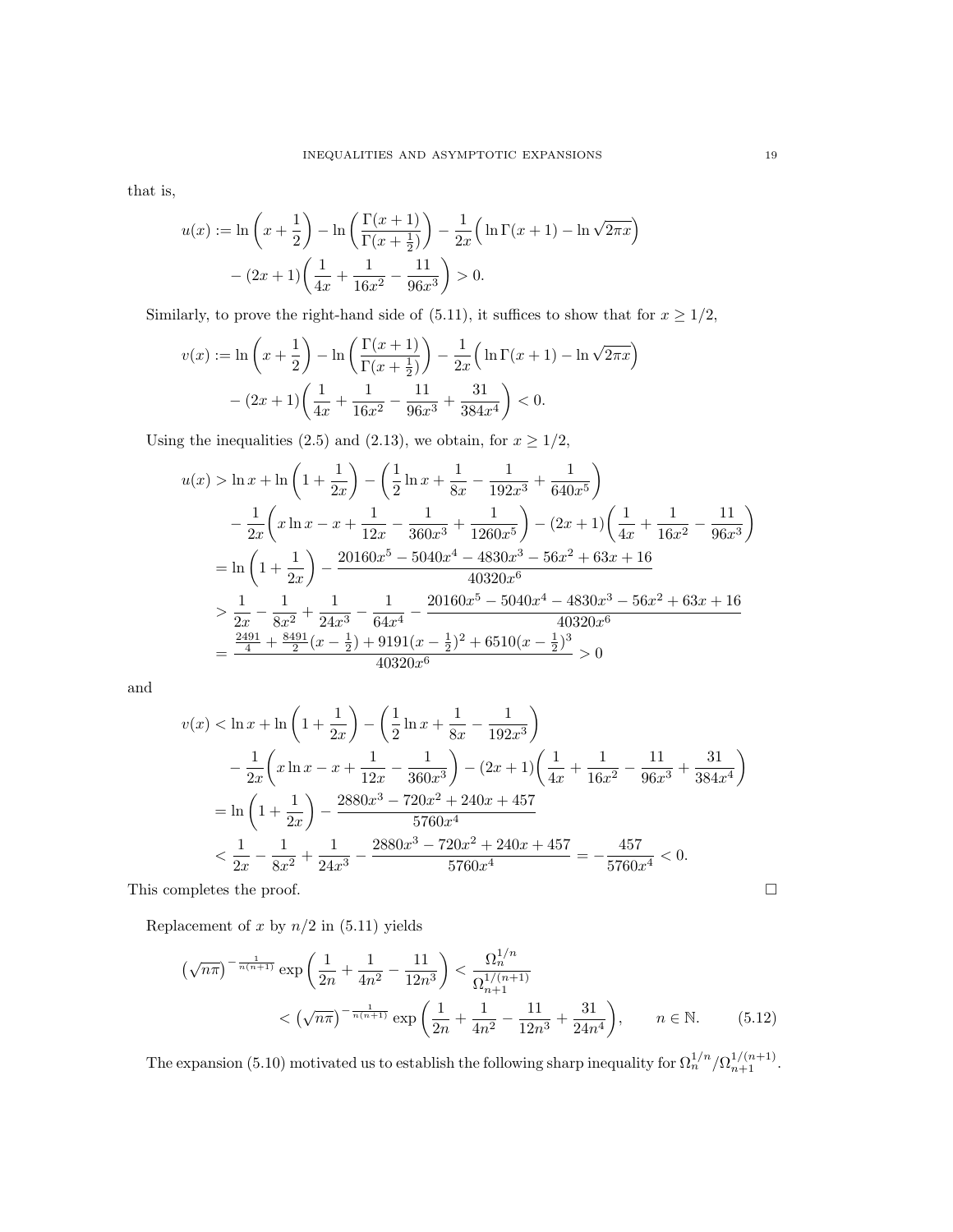**Theorem 5.3.** For  $n \in \mathbb{N}$ , we have

$$
\left(\sqrt{n\pi}\right)^{-\frac{1}{n(n+1)}} \left(1 + \frac{1}{2n - \frac{4 - 3\pi^{1/4}}{2 - \pi^{1/4}}}\right) \le \frac{\Omega_n^{1/n}}{\Omega_{n+1}^{1/(n+1)}} < \left(\sqrt{n\pi}\right)^{-\frac{1}{n(n+1)}} \left(1 + \frac{1}{2n - \frac{3}{2}}\right). \tag{5.13}
$$

The constants  $\frac{4-3\pi^{1/4}}{2-\pi^{1/4}} = 0.008963...$  and  $\frac{3}{2}$  are the best possible.

Proof. First, we establish the left-hand inequality of  $(5.13)$ . Elementary calculations show that this is valid for for  $n = 1, 2$  and 3. We now prove the left-hand inequality of (5.13) for  $n \geq 4$ . For this it suffices to show by appeal to (5.12) that

$$
G(n) > 0 \quad \text{for} \quad n \ge 4,
$$

where

$$
G(x) = \frac{1}{2x} + \frac{1}{4x^2} - \frac{11}{12x^3} - \ln\left(1 + \frac{1}{2x - a}\right) \quad \text{with} \quad a = \frac{4 - 3\pi^{1/4}}{2 - \pi^{1/4}}.
$$

Differentiation yields

$$
G'(x) = -\frac{P_3(x-4)}{4x^4(2x+1-a)(2x-a)},
$$

where

$$
P_3(x) = 29a^2 - 493a + 40 + (18a^2 - 422a + 234)x
$$
  
+  $(2a^2 - 106a + 104)x^2 + (12 - 8a)x^3 > 0$  for  $x \ge 0$ .

We then obtain  $G'(x) < 0$  for  $x \ge 4$ . So, the sequence  $\{G(n)\}\$ is strictly decreasing for  $n \ge 4$ , and we have

$$
G(n) > \lim_{m \to \infty} G(m) = 0 \quad \text{for} \quad n \ge 4.
$$

This proves the left-hand inequality of  $(5.13)$  for  $n \geq 1$ .

Now, we establish the right-hand inequality of (5.13). Elementary calculations show that this is valid for  $n = 1$ . We now prove that the right-hand inequality of (5.13) holds for  $n \geq 2$ . It suffices to show by appeal to (5.12) that

$$
g(n) < 0 \quad \text{for} \quad n \ge 2,
$$

where

$$
g(x) = \frac{1}{2x} + \frac{1}{4x^2} - \frac{11}{12x^3} + \frac{31}{24x^4} - \ln\left(1 + \frac{1}{2x - \frac{3}{2}}\right).
$$

Differentiation yields

$$
g'(x) = \frac{692 + 2211(x - 2) + 2098(x - 2)^2 + 606(x - 2)^3}{12x^5(4x - 1)(4x - 3)} > 0 \qquad (x \ge 2).
$$

Hence, the sequence  $\{g(n)\}\$ is strictly increasing for  $n \geq 2$ , and we have

$$
g(n) < \lim_{m \to \infty} g(m) = 0 \quad \text{for} \quad n \ge 2.
$$

This proves that the right-hand inequality o(5.13) for  $n \geq 1$ .

If we write  $(5.13)$  as

$$
\frac{4-3\pi^{1/4}}{2-\pi^{1/4}} \le x_n < \frac{3}{2}, \qquad x_n = 2n - \left(\frac{(\sqrt{n\pi})^{\frac{1}{n(n+1)}}\Omega_n^{1/n}}{\Omega_{n+1}^{1/(n+1)}} - 1\right)^{-1},
$$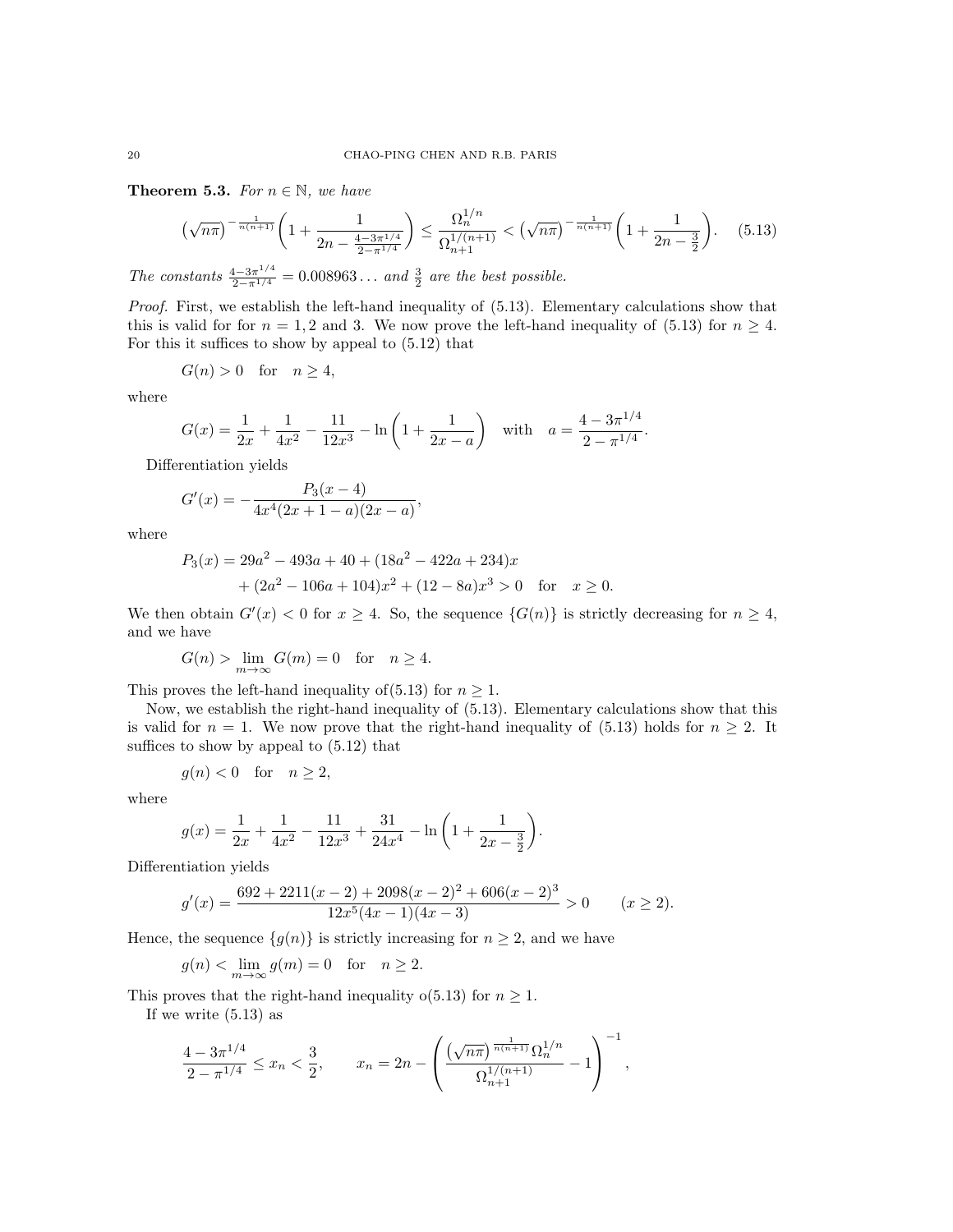we find that

$$
x_1 = \frac{4 - 3\pi^{1/4}}{2 - \pi^{1/4}} \quad \text{and} \quad \lim_{n \to \infty} x_n = \frac{3}{2}.
$$
 (5.14)

The limit in (5.14) is obtained by using the asymptotic expansion (5.10). Hence, the inequality (5.13) holds for  $n \ge 1$ , and the constants  $\frac{4-3\pi^{1/4}}{2-\pi^{1/4}}$  and  $\frac{3}{2}$  are the best possible.

Remark 5.1. Write  $(1.1)$  as

$$
\left(\frac{4}{\pi}\right)^{1/(2n)} \le \frac{\Omega_n^{1/n}}{\Omega_{n+1}^{1/(n+1)}} < e^{1/(2n)}.\tag{5.15}
$$

The inequalities (5.13) are sharper than the inequalities (5.15) for  $n > 2$ .

#### **REFERENCES**

- [1] H. Alzer, On some inequalities for the gamma and psi functions, Math. Comput. 66 (1997) 373–389.
- [2] H. Alzer, Inequalities for the volume of the unit ball in  $\mathbb{R}^n$ , J. Math. Anal. Appl. 252 (2000) 353–363.
- [3] H. Alzer, Inequalities for the volume of the unit ball in  $\mathbb{R}^n$ , II, Mediterr. J. Math. 5 (2008) 395–413.
- [4] G.D. Anderson, S.-L. Qiu, A monotoneity property of the gamma function, Proc. Amer. Math. Soc. 125 (1997) 3355–3362.
- [5] G.D. Anderson, M.K. Vamanamurthy, M. Vuorinen, Special functions of quasiconformal theory, Exposition. Math. 7 (1989) 97–136.
- [6] T. Ban, C.-P. Chen, New inequalities for the volume of the unit ball in  $\mathbb{R}^n$ , J. Math. Inequal. 11 (2) (2017) 527–542.
- [7] J. Böhm, E. Hertel, Polyedergeometrie in n-dimensionalen Räumen konstanter Krmmung, Birkhäuser, Basel, 1981.
- [8] K.H. Borgwardt, The Simplex Method, Springer, Berlin, 1987.
- [9] C.-P. Chen, Inequalities and asymptotic expansions associated with the Ramanujan and Nemes formulas for the gamma function, Appl. Math. Comput. 261 (2015) 337–350.
- [10] C.-P. Chen, N. Elezović, L. Vukšić, Asymptotic formulae associated with the Wallis power function and digamma function, J. Classical Anal. 2 (2013) 151–166.
- [11] C.-P. Chen, L. Lin, Inequalities for the volume of the unit ball in  $\mathbb{R}^n$ , Mediterr. J. Math. 11 (2014) 299–314. [12] C.-P. Chen, R.B. Paris, Inequalities, asymptotic expansions and completely monotonic functions related to the gamma function, Appl. Math. Comput. 250 (2015) 514–529.
- [13] J. Dubourdieu, Sur un théorème de M. S. Bernstein relatif à la transformation de Laplace-Stieltjes, Compositio Math. 7 (1939) 96–111 (in French).
- [14] B.-N. Guo, F. Qi, Monotonicity and logarithmic convexity relating to the volume of the unit ball, Optim. Lett. 7 (2013) 1139–1153.
- [15] H. van Haeringen, Completely monotonic and related functions, J. Math. Anal. Appl. 204 (1996) 389–408.
- [16] D.A. Klain, G.-C. Rota, A continuous analogue of Sperner's theorem, Comm. Pure Appl. Math. 50 (1997) 205–223.
- [17] S. Koumandos, Remarks on some completely monotonic functions, J. Math. Anal. Appl. 324 (2006) 1458– 1461.
- [18] S, Koumandos, H.L. Pedersen, Completely monotonic functions of positive order and asymptotic expansions of the logarithm of Barnes double gamma function and Euler's gamma function, J. Math. Anal. Appl. 355 (2009) 33–40.
- [19] D. Lu, P. Zhang, A new general asymptotic formula and inequalities involving the volume of the unit ball, J. Number Theory 170 (2017) 302–314.
- [20] Y.L. Luke, The Special Functions and their Approximations, vol. I, Academic Press, New York, 1969.
- [21] M. Merkle, Gurland's ratio for the gamma function, Comp. Math. Appl. 49 (2005) 389–406.
- [22] C. Mortici, Monotonicity properties of the volume of the unit ball in  $\mathbb{R}^n$ , Optim. Lett. 4 (2010) 457–464.
- [23] C. Mortici , Estimates of the function and quotient by minc-Sathre, Appl. Math. Comput. 253 (2015) 52–60.
- [24] C. Mortici, Series associated to some expressions involving the volume of the unit ball and applications, Appl. Math. Comput. 294 (2017) 121–138.
- [25] F.W.J. Olver, D.W. Lozier, R.F. Boisvert and C.W. Clark (eds.), NIST Handbook of Mathematical Functions, Cambridge University Press, Cambridge, 2010.